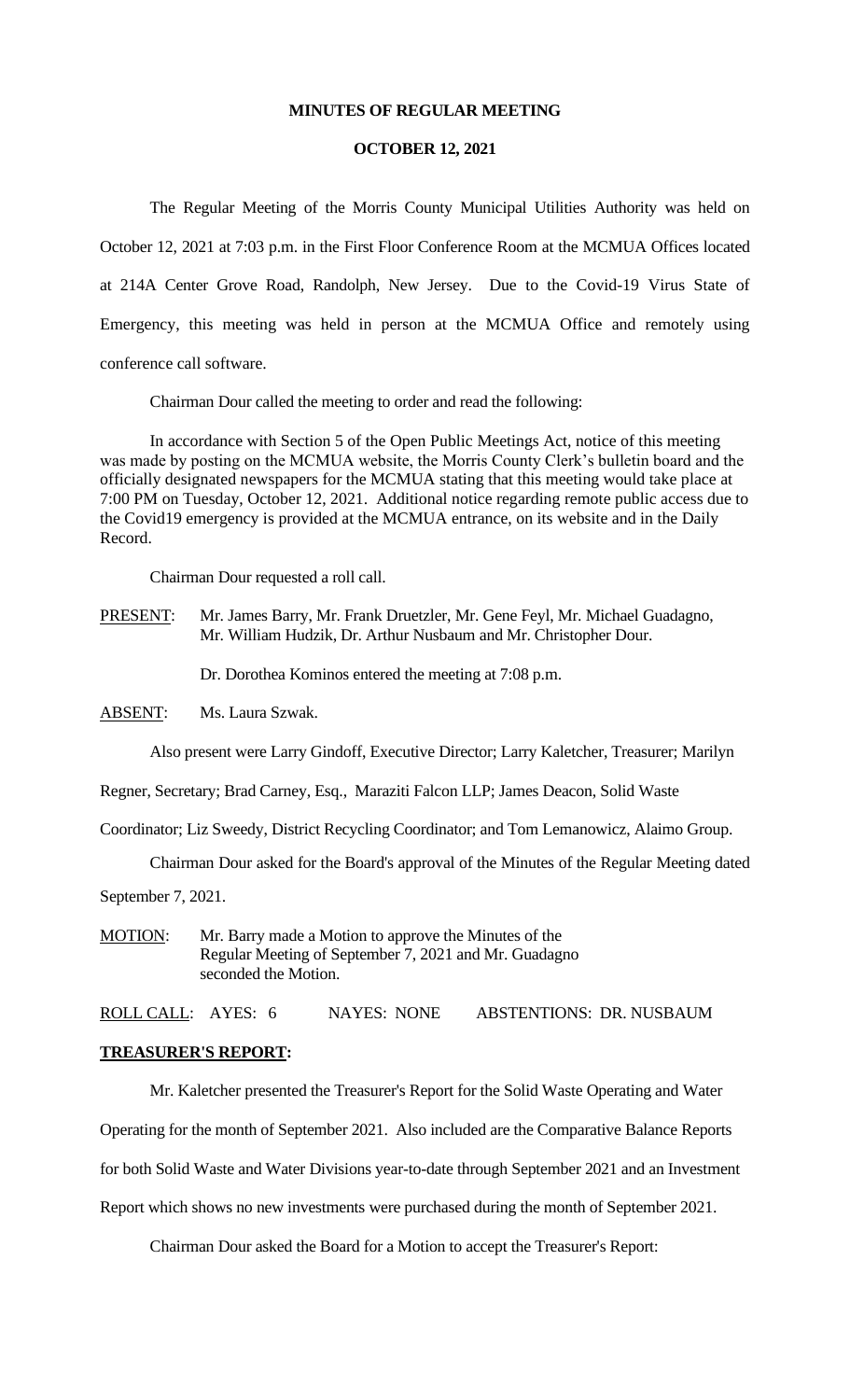#### MOTION: Mr. Guadagno made a Motion to accept the Treasurer's Report and Mr. Druetzler seconded the Motion.

ROLL CALL: AYES: 7 NAYES: NONE ABSTENTIONS: NONE

(Dr. Kominos entered the meeting at 7:08 p.m.)

Mr. Kaletcher mentioned that he has a 2021 budget resolution and explained that when we were putting together the 2021 budget, we estimated tipping fee revenue and contractual expenses on 410,000 tons. The current estimate with nine month of actuals is close to 460,000 tons. This budget amendment is showing the additional \$3.8 million dollars in contractual cost that we will incur will be offset by additional revenue. Mr. Kaletcher asked for the Board's approval of the following resolution:

# **RESOLUTION NO. 21-75 RESOLUTION TO AMEND THE SOLID WASTE DIVISION 2021 FISCAL BUDGET FOR THE MORRIS COUNTY MUNICIPAL UTILITIES AUTHORITY PURSUANT TO N.J.A.C. 5:31-2.8**

**WHEREAS,** the Morris County M.U.A. on October 12, 2021 is amending the Solid Waste Division budget to include additional revenue and appropriations due to 2021 additional disposal tonnage activity in the amount of \$3,819,500, and

**WHEREAS,** N.J.A.C. 5:31-2.8 provides that the Director, Division of Local Government Services may approve the amendment of the budget of any Authority or District when there are increases in budgeted revenue with corresponding increases in budgeted appropriations, and

**WHEREAS,** said Director may approve the amendment of the authority's budgeted revenue and appropriations in equal amounts.

**NOW, THEREFORE, BE IT RESOLVED,** that the Morris County M.U.A. hereby request the Director of Local Government Services to approve the amendment to the 2021 budget as follows:

| From:           | To:             |
|-----------------|-----------------|
| \$41,615,000.00 | \$45,434,500.00 |
|                 |                 |
|                 | To:             |
| \$23,911,200.00 | \$26,827,200.00 |
| \$4,100,000.00  | \$4,600,000.00  |
| \$1,230,000.00  | \$1,380,000.00  |
| \$2,078,700.00  | \$2,332,200.00  |
|                 | From:           |

## **CERTIFICATION**

I hereby certify that the foregoing Resolution was adopted by the Morris County

Municipal Utilities Authority at the Regular Meeting held on Tuesday, October 12, 2021.

#### MORRIS COUNTY MUNICIPAL UTILITIES AUTHORITY

By:\_\_\_\_\_\_\_\_\_\_\_\_\_\_\_\_\_\_\_\_\_\_\_\_\_\_\_\_\_

Christopher Dour, Chairman

ATTEST:

Marilyn Regner, Secretary

\_\_\_\_\_\_\_\_\_\_\_\_\_\_\_\_\_\_\_\_\_\_\_\_\_\_\_\_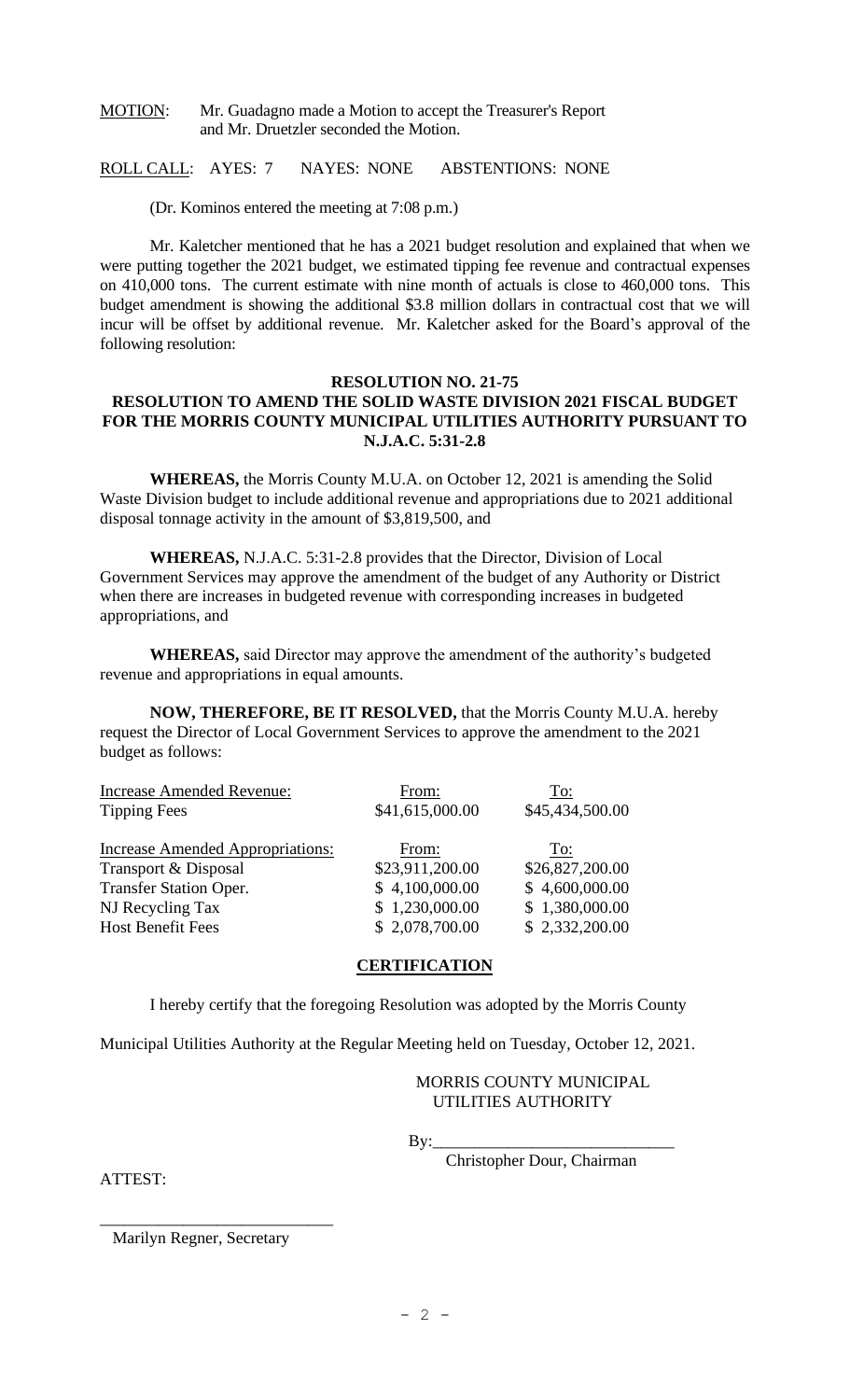# MOTION: Dr. Kominos made a Motion to amend the Solid Waste 2021 Fiscal Budget and and Mr. Guadagno seconded the Motion.

# ROLL CALL: AYES: 8 NAYES: NONE ABSTENTIONS: NONE

Mr. Kaletcher mentioned that he also has Resolution No. 21-76 and Resolution No. 21-77. He reported after numerous meetings with all MCMUA departments and our Budget Committee meeting, I am putting forward my two budget introductions for 2022, which were mailed to the Board last week. To summarize, the Water budget proposes a 4.75% rate increase and the Solid Waste budget proposes a \$1.00 per ton increase, the lowest increase in quite a number of years. Both budgets address our infrastructure and vehicle replacement needs while maintaining a healthy fund balance. Mr. Kaletcher asked for the Board's approval of the following resolutions:

#### **RESOLUTION NO. 21-76 2022 Authority Budget Resolution MORRIS COUNTY MUNICIPAL UTILITIES AUTHORITY SOLID WASTE BUDGET INTRODUCTION**

## **FISCAL YEAR: FROM January 1, 2022 TO December 31, 2022**

WHEREAS, the Annual Budget and Capital Budget for the Morris County Municipal Utilities Authority for the fiscal year beginning, January 1, 2022 and ending, December 31, 2022 has been presented before the governing body of the Morris County Municipal Utilities Authority at its open public meeting of October 12, 2021; and

WHEREAS, the Annual Budget as introduced reflects Total Revenues of \$48,653,547.00, Total Appropriations, including any Accumulated Deficit if any, of \$48,653,547.00 and Total Unrestricted Net Assets utilized of \$0.00; and

WHEREAS, the Capital Budget as introduced reflects Total Capital Appropriations of \$2,771,500.00 and Total Unrestricted Net Assets planned to be utilized as funding thereof, of \$0.00; and

WHEREAS, the schedule of rates, fees and other charges in effect will produce sufficient revenues, together with all other anticipated revenues to satisfy all obligations to the holders of bonds of the Authority, to meet operating expenses, capital outlays, debt service requirements, and to provide for such reserves, all as may be required by law, regulation or terms of contracts and agreements; and

WHEREAS, the Capital Budget/Program, pursuant to N.J.A.C. 5:31-2, does not confer any authorization to raise or expend funds; rather it is a document to be used as part of the said Authority's planning and management objectives. Specific authorization to expend funds for the purposes described in this section of the budget, must be granted elsewhere; by bond resolution, by a project financing agreement, by resolution appropriating funds from the Renewal and Replacement Reserve or other means provided by law.

NOW, THEREFORE BE IT RESOLVED, by the governing body of the Morris County Municipal Utilities Authority, at an open public meeting held on October 12, 2021 that the Annual Budget, including appended Supplemental Schedules, and the Capital Budget/Program of the Morris County Municipal Utilities Authority for the fiscal year beginning, January 1, 2022 and ending, December 31, 2022 is hereby introduced; and

BE IT FURTHER RESOLVED, that the anticipated revenues as reflected in the Annual Budget are of sufficient amount to meet all proposed expenditures/expenses and all covenants, terms and provisions as stipulated in the said Authority's outstanding debt obligations, capital lease arrangements, service contracts, and other pledged agreements; and

BE IT FURTHER RESOLVED, that the governing body of the Morris County Municipal Utilities Authority will consider the Annual Budget and Capital Budget/Program for adoption on November 9, 2021.

\_\_\_\_\_\_\_\_\_\_\_\_\_\_\_\_\_\_\_\_\_\_\_\_\_\_\_\_\_\_\_\_\_\_\_\_\_\_\_\_\_ \_\_\_\_\_\_\_\_\_\_\_\_\_\_\_\_\_\_

Marilyn Regner, Secretary (Date)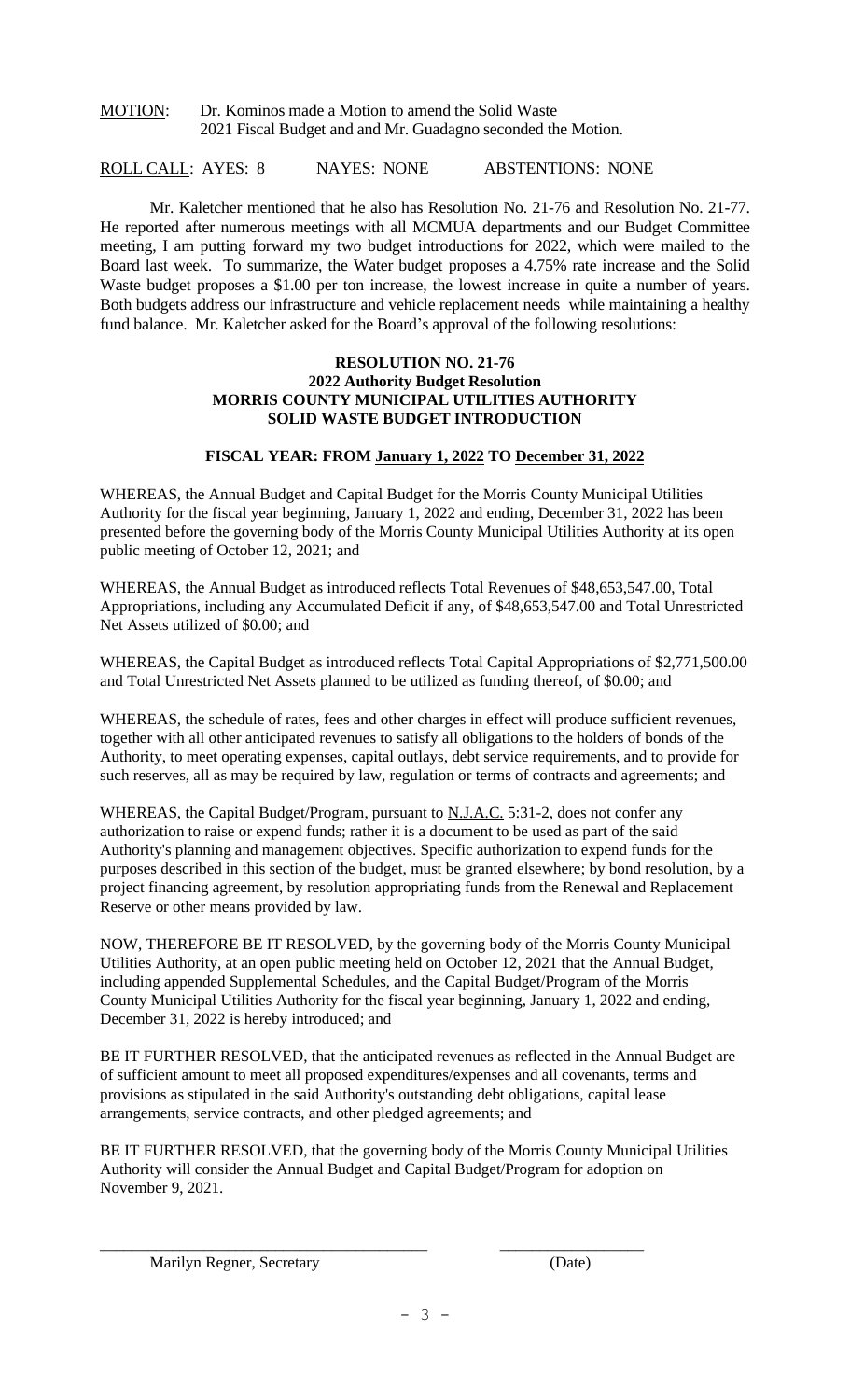| Governing Body<br>Member: | Aye | Nay | Recorded Vote: 1 <sup>st</sup> : MR. DRUETZLER<br>Abstain | $2nd$ : MR. HUDZIK<br>Absent |
|---------------------------|-----|-----|-----------------------------------------------------------|------------------------------|
| MR. BARRY                 | X   |     |                                                           |                              |
| MR. DRUETZLER             | X   |     |                                                           |                              |
| MR. FEYL                  | X   |     |                                                           |                              |
| MR. GUADAGNO              | X   |     |                                                           |                              |
| MR. HUDZIK                | X   |     |                                                           |                              |
| DR. KOMINOS               | X   |     |                                                           |                              |
| DR. NUSBAUM               | X   |     |                                                           |                              |
| MS. SZWAK                 |     |     |                                                           | X                            |
| MR. DOUR                  | X   |     |                                                           |                              |

#### **RESOLUTION NO. 21-77 2022 Authority Budget Resolution MORRIS COUNTY MUNICIPAL UTILITIES AUTHORITY WATER BUDGET INTRODUCTION**

# **FISCAL YEAR: FROM January 1, 2022 TO December 31, 2022**

WHEREAS, the Annual Budget and Capital Budget for the Morris County Municipal Utilities Authority for the fiscal year beginning, January 1, 2022 and ending, December 31, 2022 has been presented before the governing body of the Morris County Municipal Utilities Authority at its open public meeting of October 12, 2021; and

WHEREAS, the Annual Budget as introduced reflects Total Revenues of \$4,190,200.00, Total Appropriations, including any Accumulated Deficit if any, of \$4,700,840.00 and Total Unrestricted Net Assets utilized of \$510,640.00; and

WHEREAS, the Capital Budget as introduced reflects Total Capital Appropriations of \$1,675,000.00 and Total Unrestricted Net Assets planned to be utilized as funding thereof, of \$0.00; and

WHEREAS, the schedule of rates, fees and other charges in effect will produce sufficient revenues, together with all other anticipated revenues to satisfy all obligations to the holders of bonds of the Authority, to meet operating expenses, capital outlays, debt service requirements, and to provide for such reserves, all as may be required by law, regulation or terms of contracts and agreements; and

WHEREAS, the Capital Budget/Program, pursuant to N.J.A.C. 5:31-2, does not confer any authorization to raise or expend funds; rather it is a document to be used as part of the said Authority's planning and management objectives. Specific authorization to expend funds for the purposes described in this section of the budget, must be granted elsewhere; by bond resolution, by a project financing agreement, by resolution appropriating funds from the Renewal and Replacement Reserve or other means provided by law.

NOW, THEREFORE BE IT RESOLVED, by the governing body of the Morris County Municipal Utilities Authority, at an open public meeting held on October 12, 2021 that the Annual Budget, including appended Supplemental Schedules, and the Capital Budget/Program of the Morris County Municipal Utilities Authority for the fiscal year beginning, January 1, 2022 and ending, December 31, 2022 is hereby introduced; and

BE IT FURTHER RESOLVED, that the anticipated revenues as reflected in the Annual Budget are of sufficient amount to meet all proposed expenditures/expenses and all covenants, terms and provisions as stipulated in the said Authority's outstanding debt obligations, capital lease arrangements, service contracts, and other pledged agreements; and

FURTHER RESOLVED, that the governing body of the Morris County Municipal Utilities Authority will consider the Annual Budget and Capital Budget/Program for adoption on November 9, 2021.

\_\_\_\_\_\_\_\_\_\_\_\_\_\_\_\_\_\_\_\_\_\_\_\_\_\_\_\_\_\_\_\_\_\_\_\_\_\_\_\_\_ \_\_\_\_\_\_\_\_\_\_\_\_\_\_\_\_\_\_

Marilyn Regner, Secretary (Date)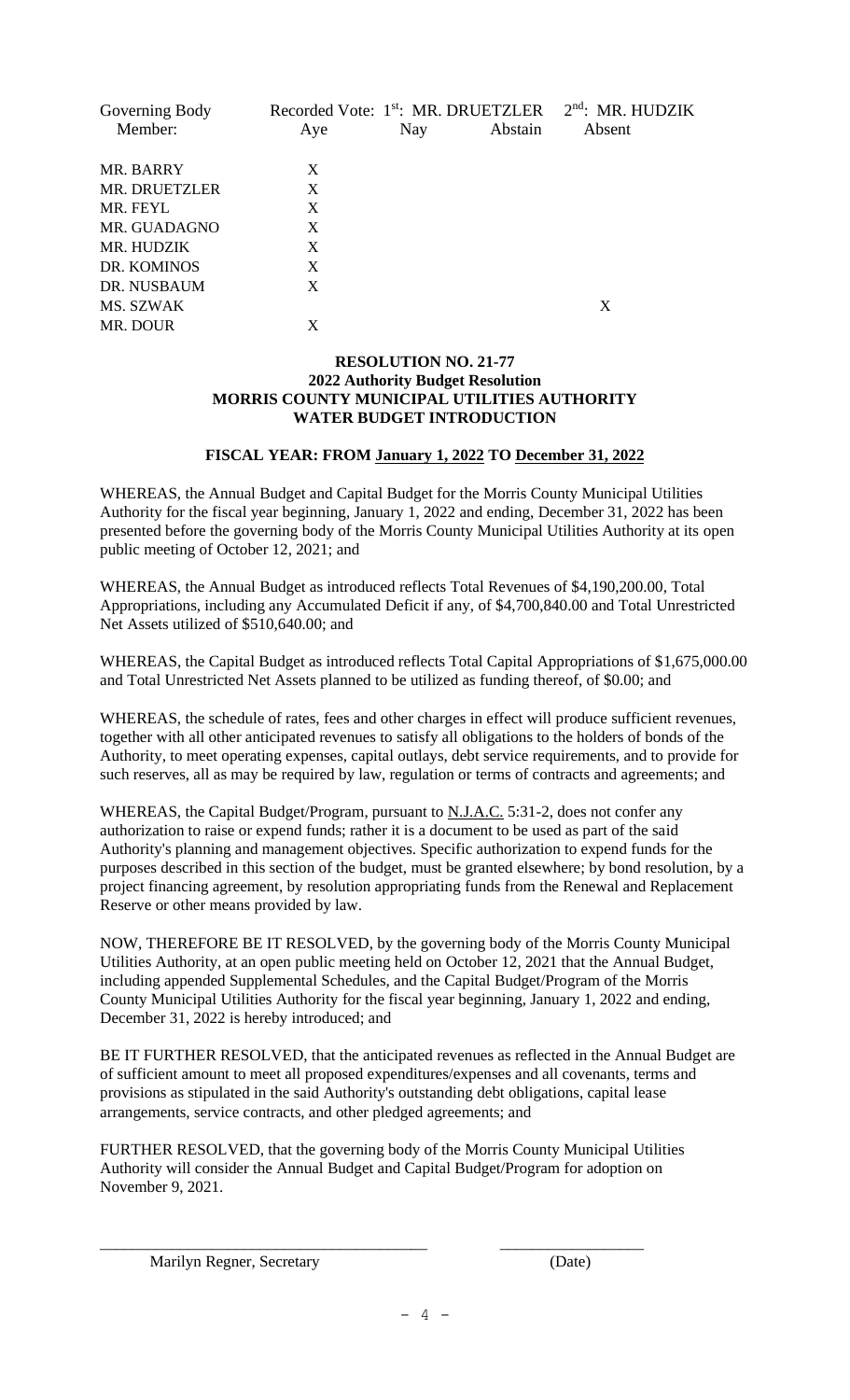| Governing Body | Recorded Vote: 1 <sup>st</sup> : MR. GUADAGNO |     |         | $2nd$ : MR. HUDZIK |
|----------------|-----------------------------------------------|-----|---------|--------------------|
| Member:        | Aye                                           | Nay | Abstain | Absent             |
| MR. BARRY      | X                                             |     |         |                    |
| MR. DRUETZLER  | X                                             |     |         |                    |
| MR. FEYL       | X                                             |     |         |                    |
| MR. GUADAGNO   | X                                             |     |         |                    |
| MR. HUDZIK     | X                                             |     |         |                    |
| DR. KOMINOS    | X                                             |     |         |                    |
| DR. NUSBAUM    | X                                             |     |         |                    |
| MS. SZWAK      |                                               |     |         | X                  |
| MR. DOUR       | X                                             |     |         |                    |

 Mr. Druetzler commented that Larry Kaletcher did a great job putting the budget together. The department heads and everybody and the Board had their input. Our Solid Waste budget rates are increasing less than 1% and this is in time of high inflation and our water is up 4.75% and that is really low compared to what other water authorities are doing. Once again, with the upgrades that we have to do with both Solid Waste and Water, it is very responsible here on the Board's part and on the Staff's presentation. Mr. Kaletcher thanked Frank and Mr. Gindoff seconded Frank's comments and appreciate everyone's participation and help in passing a responsible budget. Chairman Dour agreed and appreciated everything that Staff has done to pull this all together.

Chairman Dour asked for the Board's approval of the vouchers:

### **BILL RESOLUTION NO. 21-78**

**BE IT HEREBY RESOLVED** that the bills as shown on the SCHEDULE OF WARRANTS all having been approved by the Board of officials where legally required, be and the same are hereby paid. The SCHEDULE OF WARRANTS designated as Bill Resolution No. 21-78 containing 7 pages for a total of **\$3,674,356.00** dated and made a part hereof by reference.

#### **SUMMARY**

#### **CHECK NUMBERS**

| WATER OPERATING FUNDS        | 5651-5688   | 158,026.52   |
|------------------------------|-------------|--------------|
| <b>SOLID WASTE OPERATING</b> | 12481-12570 | 3,516,329.48 |
|                              |             | 3,674,356.00 |

#### **CERTIFICATION**

I hereby certify that all vouchers listed above have been reviewed and found to be in proper form for payment, and I have compared the SCHEDULE OR WARRANTS to the vouchers for payment and have determined it to be correct.

#### DATE: October 12, 2021 BOARD CHAIRMAN APPROVAL

\_\_\_\_\_\_\_\_\_\_\_\_\_\_\_\_\_\_\_\_\_\_\_\_\_\_\_\_\_\_\_\_

Christopher Dour, Chairman

SIGNED:

Marilyn Regner, Secretary

# **TREASURER'S CERTIFICATION**

I hereby certify that there are sufficient funds in the appropriations charged, or accounts listed to cover the expenditures included in the SCHEDULE OF WARRANTS dated: October 12, 2021.

DATE: October 12, 2021

Larry Kaletcher, Treasurer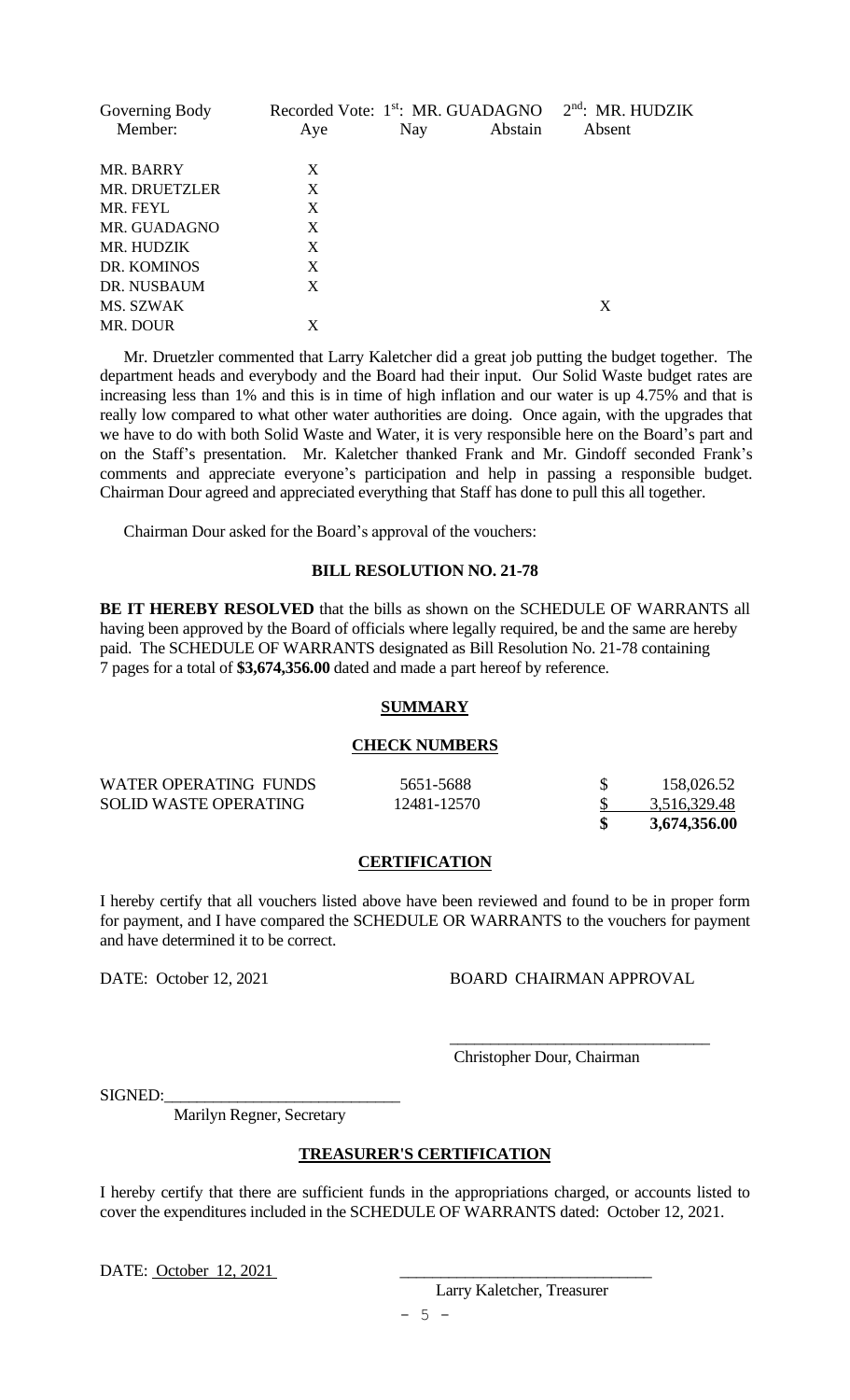Mr. Druetzler asked for an explanation on two Maraziti Falcon charges. Mr. Kaletcher replied that one is for the retainer and the other is for the Sodium Hypochlorite Solution bid. Mr. Druetzler asked was there any engineering input or charges on this bid and Mr. Gindoff replied no. Mr. Druetzler mentioned we should still go out on this bid on a one, two, or three year possibility and see what happens. Mr. Gindoff replied that the Contractor has expressed that they don't like to go out for longer terms. Mr. Gindoff agreed with Frank that we could try to go out for longer terms.

#### MOTION: Mr. Druetzler made a Motion that the vouchers be approved for payment and Dr. Kominos seconded the Motion.

ROLL CALL: AYES: 8 NAYES: NONE ABSTENTIONS: NONE

## **CORRESPONDENCE:**

Mr. Gindoff mentioned we included a bunch of correspondence under James Deacon's report related to Item No. 2 of the correspondence regarding the issues we were having on the transfer stations and handling the waste flow that was coming in. In general, Mr. Gindoff commented that he is pleased with the progress that we have made to date since all that letter writing happened and there is quite a bit of positive light at the end of that tunnel. He added that there is no additional correspondence.

## **CORRESPONDENCE**

## SOLID WASTE

- 1. Letter dated October 1, 2021 to James E .Deacon, Solid Waste Coordinator, from Dana Lawson, Environmental Specialist 4, Bureau of Planning and Licensing, NJDEP, regarding Jefferson Recycling NJDEP Administrative Action approval.
- 2. Email dated October 4, 2021 to Christopher Dour from Larry Gindoff regarding Mascaro's ongoing challenges in managing the waste flow at the transfer stations.

## **ENGINEER'S REPORT:**

In Mr. McAloon's absence, Mr. Gindoff reported on the following: (1) Water sales are currently up compared to last year at this point. He explained that when we budgeted our water sales for the future, we scheduled to sell 1.6 billion gallons this year and for next year's budget, we were assuming selling 1.4 billion gallons and selling 1.3 billion gallons in the years after that. Some of the reasons for that is we are losing our N.J. American Water contract, so that is a big loss in our water sales, but that is water we are currently losing money on every gallon we sell, so that is a good contract to shed and looking forward to losing that contract at the beginning of 2022.; (2) Regarding Item C, this is a notification that we had to provide to DEP just stating that we have a waiver from submitting information about the Lead Service Line Inventory as we don't have any direct service connection with actual customers.; (3) We have a resolution tonight to handle the contract we have with the U.S. Geological Survey for monitoring at our Alamatong and Flanders Wells; (4) Frank mentioned the Sodium Hypochlorite Solution bid and we will certainly try to do that for next year as a multi-year bid.; (5) The Maintenance Garage contract is complete.; (6) Regarding the Mt. Arlington Water Storage Tank Rehabilitation, we have been waiting for a vault to be delivered so that we could install that at the Howard Boulevard location by a contract we have with John Garcia. That has been delayed with the standard supply issues, but we got word that is due to be delivered this week. They will be installing that vault right away and that is part of the process to make sure we are ready to get the Mt. Arlington Booster Station set so that we are ready to take the tank outof-service. We also have some work to do at the Booster Station and we are waiting for a VFD to be installed, which is our current supply chain constraint at this point. Regardless, we are preparing Contract B for the Tank Rehabilitation to get that on the street and awarded in this 2021 budget year. We anticipate those bids going out in November with proposals due in December for hopeful award at the Board's January meeting. The work will take place in 2022, but we will be awarding it in 2021.; (7) Regarding the 4G Modem Replacements that we need to do at all our wireless sites, we have previously purchased the modems through Kaman Automation and we are currently in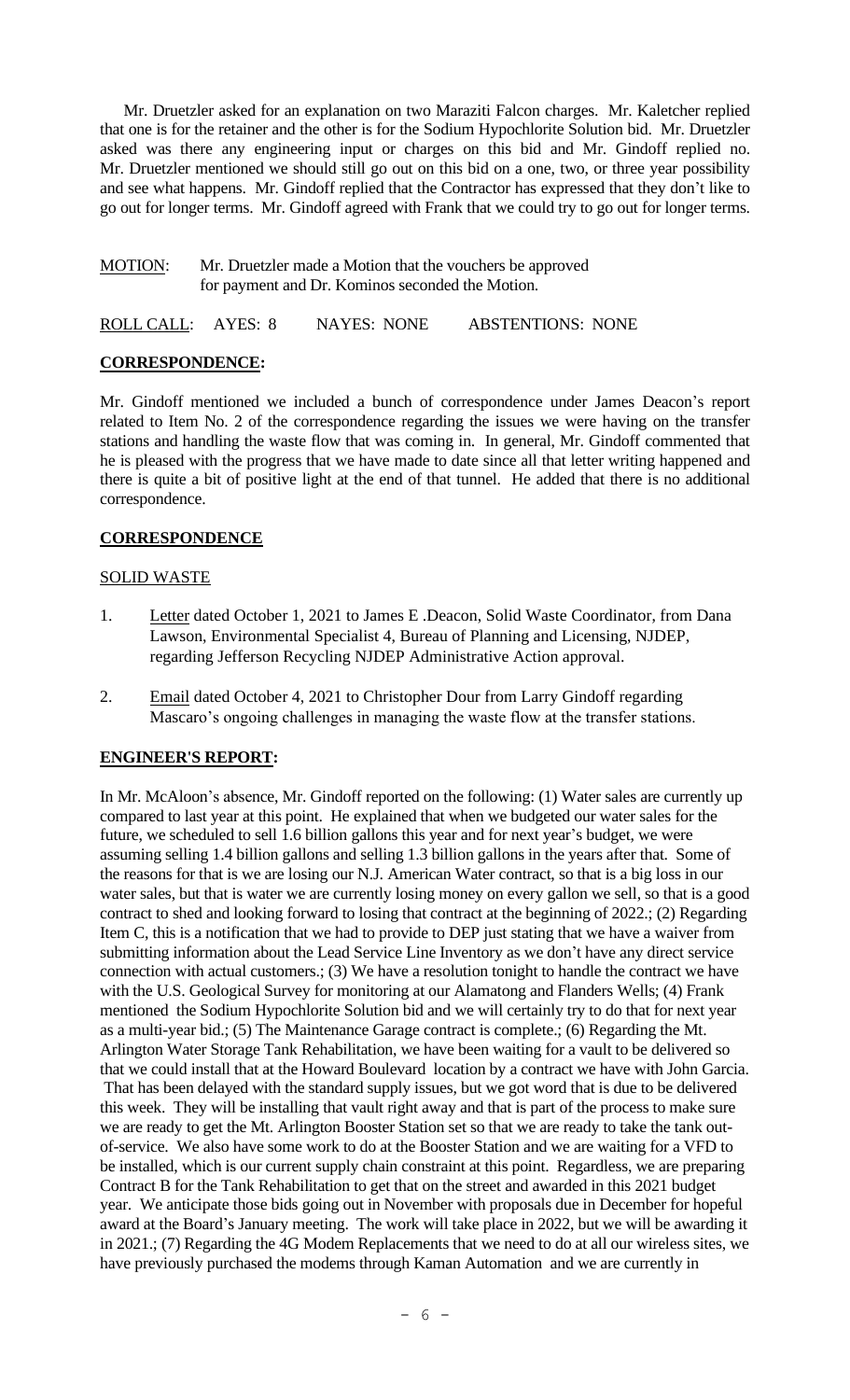possession of all those modems. Mr. Gindoff mentioned that we have Resolution No. 21-79 to award a contract for installation of those modems and asked for the Board's approval of same:

Mr. Gindoff asked for the Board's approval of the following Resolutions:

# **RESOLUTION NO. 21-79 RESOLUTION AUTHORIZING THE AWARD OF CONTRACT FOR THE INSTALLATION OF TWENTY-THREE (23) 4G MODEMS TO PCS Pump and Process Inc.**

**WHEREAS,** the Morris County Municipal Utilities Authority (MCMUA) has a need to program, configure, install, and test twenty-three (23) 4G Modems for the SCADA. Water Division Software; and

**WHEREAS,** a Fair and Open Solicitation for Request for Quotes for the programming, configuration, installation and testing of twenty-three (23) 4G Modems for the SCADA. Water Division Software was duly advertised on September 21, 2021 pursuant to N.J.S.A. 40A:11- et seq.; and

**WHEREAS**, the MCMUA received one (1) quote for the programming, configuration, installation and testing of twenty-three (23) 4G Modems for the SCADA Water Division Software; and

**WHEREAS**, the following quote was received;

**Vendor:** PCS Pump and Process Inc., having a business address of 41 Plymouth Street, Suite 1, Fairfield, NJ 07004 in the amount of **\$16,745.00**

**WHEREAS,** the quote of PCS Pump and Process Inc. being the most advantageous was received by the Authority to determine compliance with service specifications: and

**WHEREAS,** the MCMUA desires to award the contract for the for the programming, configuration, installation and testing of twenty-three (23) 4G Modems for the SCADA Water Division Software; and

**q**through a "fair and open process" pursuant to N.J.S.A. 19:44A-20.4, et seq.; and

**WHEREAS,** in lieu of a separate certification of funds, the maximum dollar value of this contract is as set forth in this resolution per NJAC 5:30-5.4 (a) 3.

**NOW THEREFORE, BE IT RESOLVED** by the Morris County Municipal Utilities Authority, in the County of Morris, State of New Jersey, that it does hereby approve the programming, configuration, installation and testing of twenty-three (23) 4G Modems for the SCADA Water Division Software contract:

| Vendor Name:                           | PCS Pump and Process Inc.  |
|----------------------------------------|----------------------------|
| Estimated Cost of Service: \$16,745.00 |                            |
| Account Number:                        | $02 - 6 - 600 - 602 - 325$ |

**NOW, THEREFORE, BE IT FURTHER RESOLVED,** by the Morris County Municipal Utilities Authority as follows:

- 1. The Executive Director is authorized and directed to execute the Contract of the programming, configuration, installation and testing of twenty-three (23) 4G Modems for the SCADA Water Division Software.
- 2. The Authority's staff and consultants are hereby authorized to take all other actions necessary or desirable to effectuate the terms and conditions of this Resolution.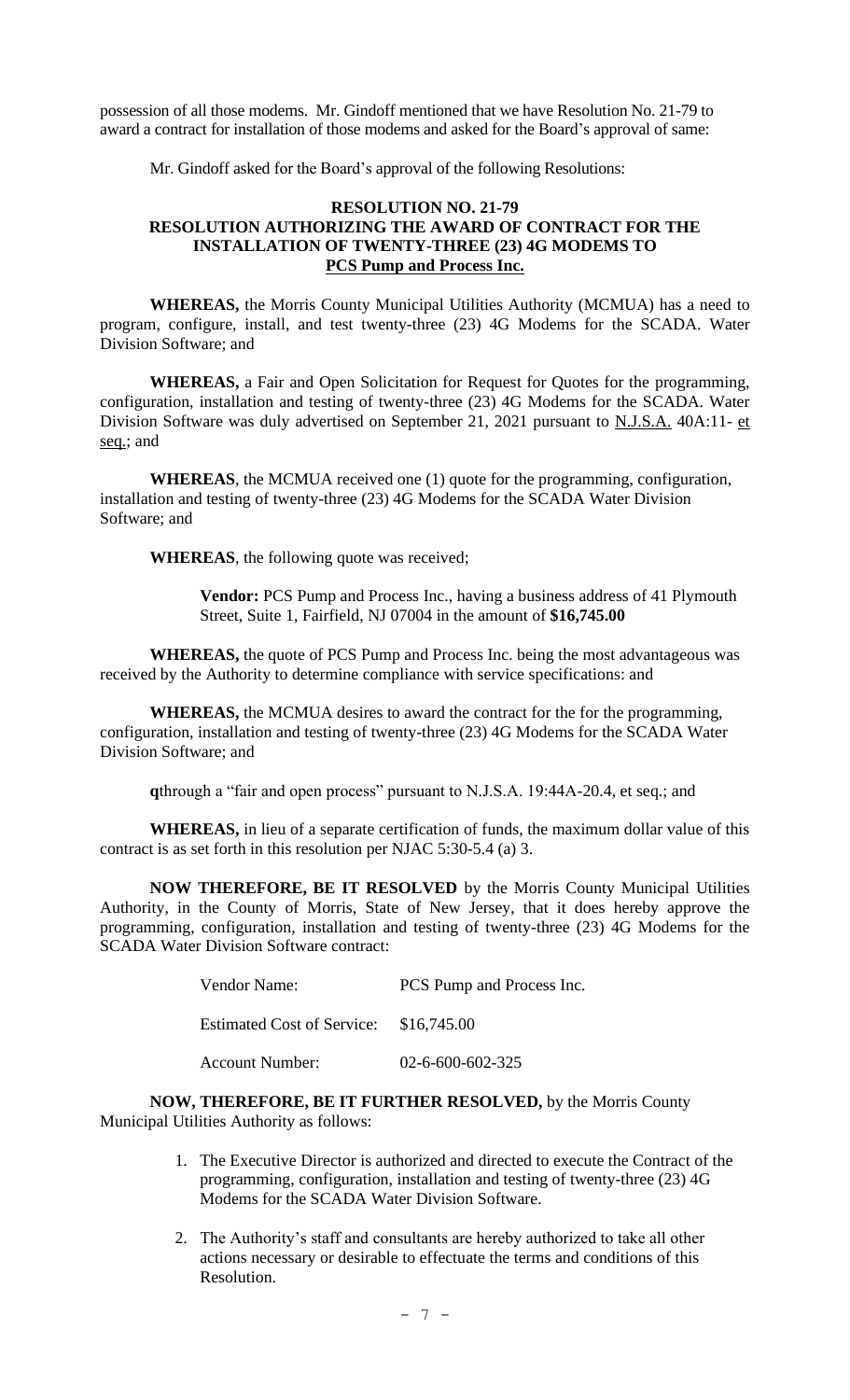3. This Resolution shall take effect as provided by law.

#### **CERTIFICATION**

I hereby certify that the foregoing Resolution was adopted by the Morris County

Municipal Utilities Authority at the Regular Board Meeting held on Tuesday, October 12,

2021.

#### MORRIS COUNTY MUNICIPAL UTILITIES AUTHORITY

By:\_\_\_\_\_\_\_\_\_\_\_\_\_\_\_\_\_\_\_\_\_\_\_\_\_\_\_\_\_\_

Christopher Dour, Chairman

ATTEST:

Marilyn Regner, Secretary

\_\_\_\_\_\_\_\_\_\_\_\_\_\_\_\_\_\_\_\_\_\_\_\_\_\_\_\_\_\_

MOTION: Mr. Barry made a Motion to authorize the award of contract for installation of twenty-three 4G modems to PCS Pump and Process Inc. and Mr. Hudzik seconded the Motion.

ROLL CALL: AYES: 8 NAYES: NONE ABSTENTIONS: NONE

Mr. Gindoff asked for the Board's approval of the following Resolution that was mentioned in Item C of the Engineer's Report:

# **RESOLUTION NO. 21-80 RESOLUTION AUTHORIZING CONTRACT FOR THE MAINTENANCE OF LAMINGTON RIVER PARTIAL RECORD STREAM GAUGE STATIONS AND FOR THE MAINTENANCE OF DRAKES BROOK STREAM GAUGE WITH THE U.S. GEOLOGICAL SURVEY**

WHEREAS, the Morris County Municipal Utilities Authority ("MCMUA") is required to monitor stream flow in the Lamington River as a condition of its allocation permit for the Alamatong well diversion; and

WHEREAS, the Morris County Municipal Utilities Authority ("MCMUA") is required to monitor a low flow partial record station on Drakes Brook as a condition of its allocation permit for the Flanders well diversion; and

WHEREAS, the U.S. Geological Survey is an agency of the United States Department of the Interior and is the recognized authority for the maintenance, collection and reduction of this type of data through facilities specifically designed for this purpose; and

WHEREAS, the MCMUA Treasurer has certified that funds are available from Water Operating Account 02-6-900-923-018 for \$7,290.00 to maintain, collect and reduce the resulting data for one year from the date of the contract; and

WHEREAS, the MCMUA being bound by the conditions of its allocation permit has determined that it shall enter into an agreement with the U.S. Geological Survey for said services, for the period of October 1, 2021 to September 30, 2022, renewable yearly thereafter; and

WHEREAS, the MCMUA is authorized pursuant to N.J.S.A. 40A:11-5(2) to award a contract to an agency of the United States of America without competitive bidding.

NOW, THEREFORE, BE IT RESOLVED by the Morris County Municipal Utilities Authority as follows: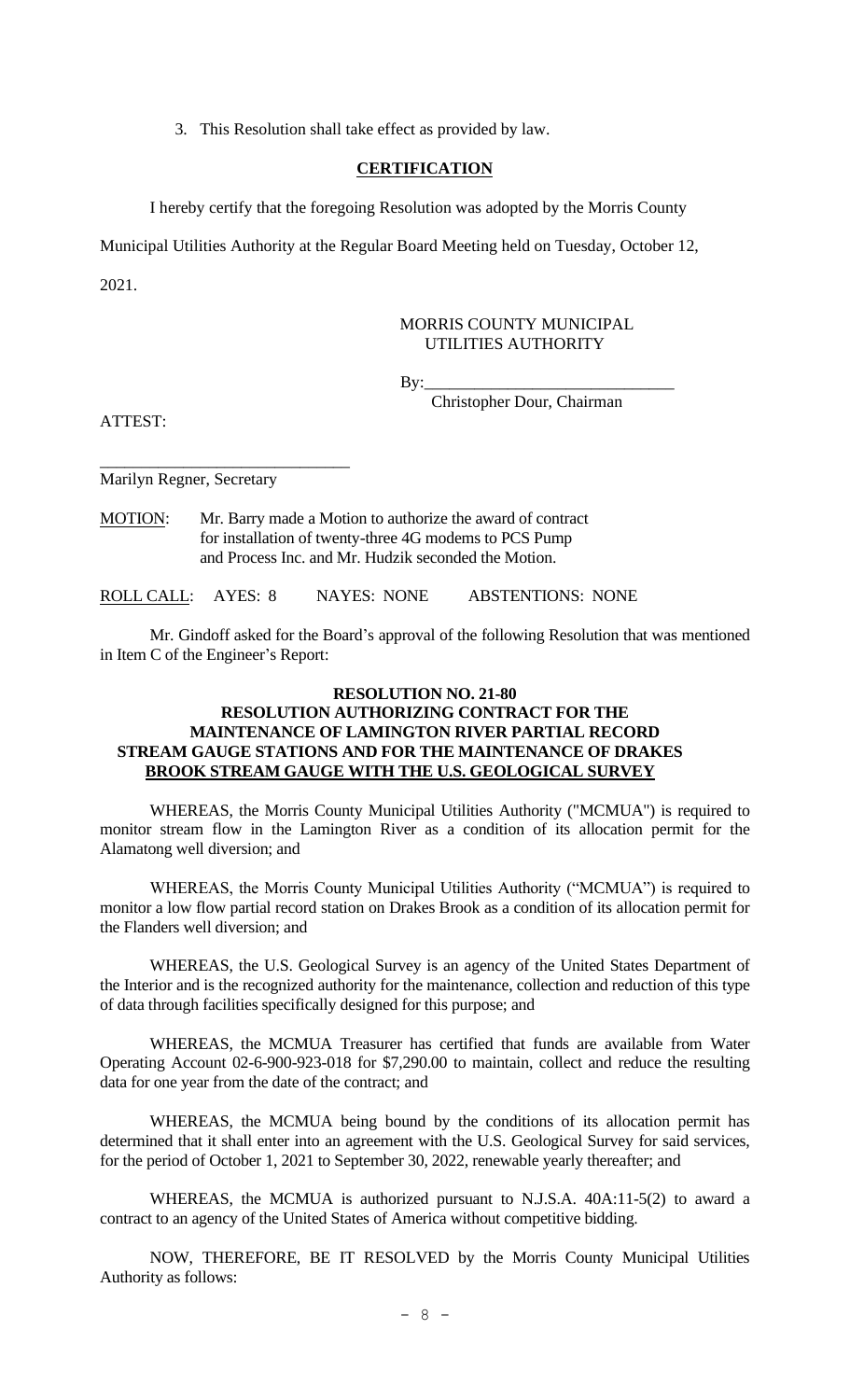- 1. The Executive Director is authorized and directed to execute an agreement with the U.S. Geological Survey, New Jersey Water Science Center, 3450 Princeton Pike, Suite 110, Lawrenceville, New Jersey 08648, in the form provided.
- 2. The authorized expenditure for this contract shall not exceed \$7,290.00.
- 3. The Executive Director shall cause New Jersey American Water Company to be billed for 50% of the stream gauge cost in accordance with the terms of the Water Allocation Permits issued by NJDEP to the MCMUA and New Jersey American Water Company.

# **C E R T I F I C A T I O N**

I hereby certify that the foregoing Resolution was adopted by the Morris County

Municipal Utilities Authority at the Regular Meeting held on October 12, 2021.

MORRIS COUNTY MUNICIPAL UTILITIES AUTHORITY

Christopher Dour, Chairman

By:\_\_\_\_\_\_\_\_\_\_\_\_\_\_\_\_\_\_\_\_\_\_\_\_\_\_\_\_\_\_\_\_

ATTEST:

Marilyn Regner, Secretary

\_\_\_\_\_\_\_\_\_\_\_\_\_\_\_\_\_\_\_\_\_\_\_\_\_\_\_\_\_\_

MOTION: Dr. Kominos made a Motion to authorize contract for the Maintenance of Lamington River Partial Record Stream Gauge Stations and for Maintenance of Drakes Brook Stream Gauge With The U. S. Geological Survey and Mr. Hudzik seconded the Motion.

ROLL CALL: AYES: 8 NAYES: NONE ABSTENTIONS: NONE

Mr. Gindoff explained that the following resolution is to schedule the public hearing at next month's Board meeting so we could adopt the water rate included in our budget that was discussed before and asked for the Board's approval:

## **RESOLUTION NO. 21-81 RESOLUTION SCHEDULING PUBLIC HEARING TO AMEND WATER RATE OF MORRIS COUNTY MUNICIPAL UTILITIES AUTHORITY**

WHEREAS, the Morris County Municipal Utilities Authority ("the Authority") is authorized by the Municipal and County Utilities Authorities Law (N.J.S.A. 40:14B-1 et seq.) to establish rents, rates, fees and other charges and to amend the same from time to time so that the revenues of the Authority will at all times be adequate to pay the expenses of operation and maintenance of the Authority system including reserves, insurance, extensions and replacements, debt service, and to maintain such reserves or sinking funds therefor as may be required by the terms of any contract or as may be deemed necessary or desirable by the Authority; and

WHEREAS, the Authority desires to schedule a public hearing to amend the base water rate charged by the Authority; and

NOW, THEREFORE, BE IT RESOLVED by the Morris County Municipal Utilities Authority in the County of Morris and State of New Jersey on this 12th day of October, 2021 as follows:

1. The base rate to be charged by the Authority for the provision of water is proposed to increase from \$2,838 to \$2,973 per million gallons (MG).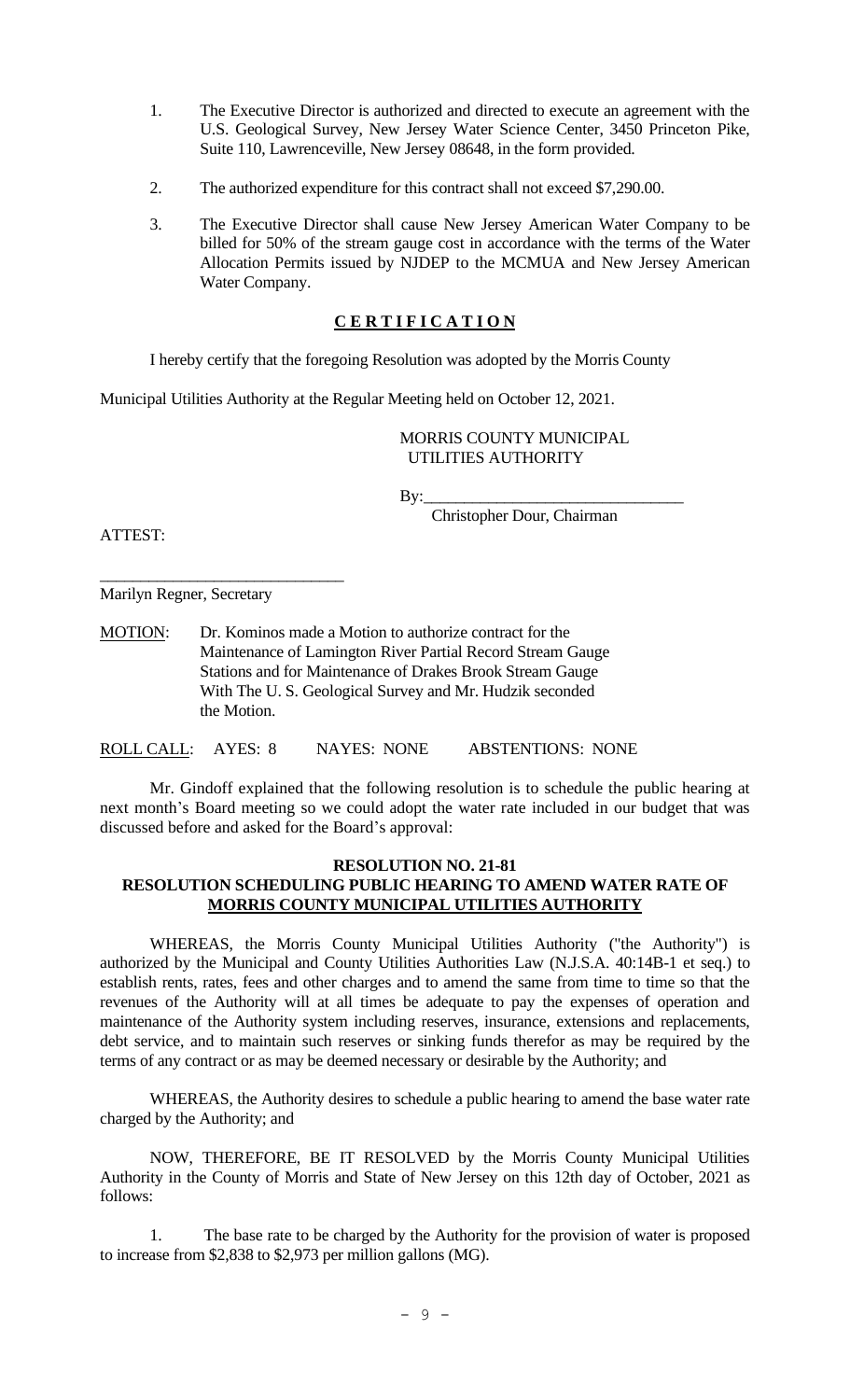2. A hearing concerning this proposed revision of the rates of the Authority shall be held on November 9, 2021 at the regular public meeting of the Authority commencing at 7:00 p.m. at the Morris County Municipal Utilities Authority offices (first floor meeting room), 214A Center Grove Road, Randolph Township, New Jersey 07869.

3. The Executive Director shall cause notice of the aforesaid hearing to be given in accordance with N.J.S.A. 40:14B-23 by:

- a. publishing a copy of this Resolution in two newspapers of general circulation in Morris County at least 20 days prior to the hearing date; and
- b. mailing a copy of this Resolution to the Clerk of each municipality served by the Authority and to each water utility, whether public or private, served by the Authority, at least 20 days prior to the hearing date.
- 4. This Resolution shall take effect as provided by law.

## **CERTIFICATION**

I hereby certify that the foregoing Resolution was adopted by the Morris County

Municipal Utilities Authority, at the Regular Meeting held on October 12, 2021.

# MORRIS COUNTY MUNICIPAL UTILITIES AUTHORITY

By:\_\_\_\_\_\_\_\_\_\_\_\_\_\_\_\_\_\_\_\_\_\_\_\_\_\_\_\_\_\_\_\_

Christopher Dour, Chairman

ATTEST:

Marilyn Regner, Secretary

\_\_\_\_\_\_\_\_\_\_\_\_\_\_\_\_\_\_\_\_\_\_\_\_\_\_\_\_\_\_\_

MOTION: Mr. Hudzik made a Motion to adopt Resolution No. 21-81 to schedule public hearing to amend water rate of Morris County Municipal Utilities Authority and Mr. Guadagno seconded the Motion.

ROLL CALL: AYES: 8 NAYES: NONE ABSTENTIONS: NONE

Mr. Gindoff added that we will be asking for similar resolutions for solid waste regarding the transfer station tipping fees and some vegetative waste fees that we need to add or amend for next year.

## **PROJECT STATUS**

- *1. General System:*
	- A. Through September 2021, MCMUA sold approximately 1,261.661 MG to date. This total volume of water sold to date is below the total sold for the same period in 2020 (1,324.91 MG), however, is above the total sold in 2019 (1,165.22 MG) respectively.
	- B. SCE participated in the budget preparation process with MCMUA staff, including identification and prioritization of Capital Improvement Projects based on the latest Asset Management Plan updates.
	- C. MCMUA received correspondence from NJDEP with regard to the Lead Service Line Inventory (LSL) update required to be submitted to the NJDEP. A formal response was prepared to highlight, as a bulk water supply system, MCMUA is not responsible for any service connections to the transmission mains and therefore the system does not contain any lead service lines.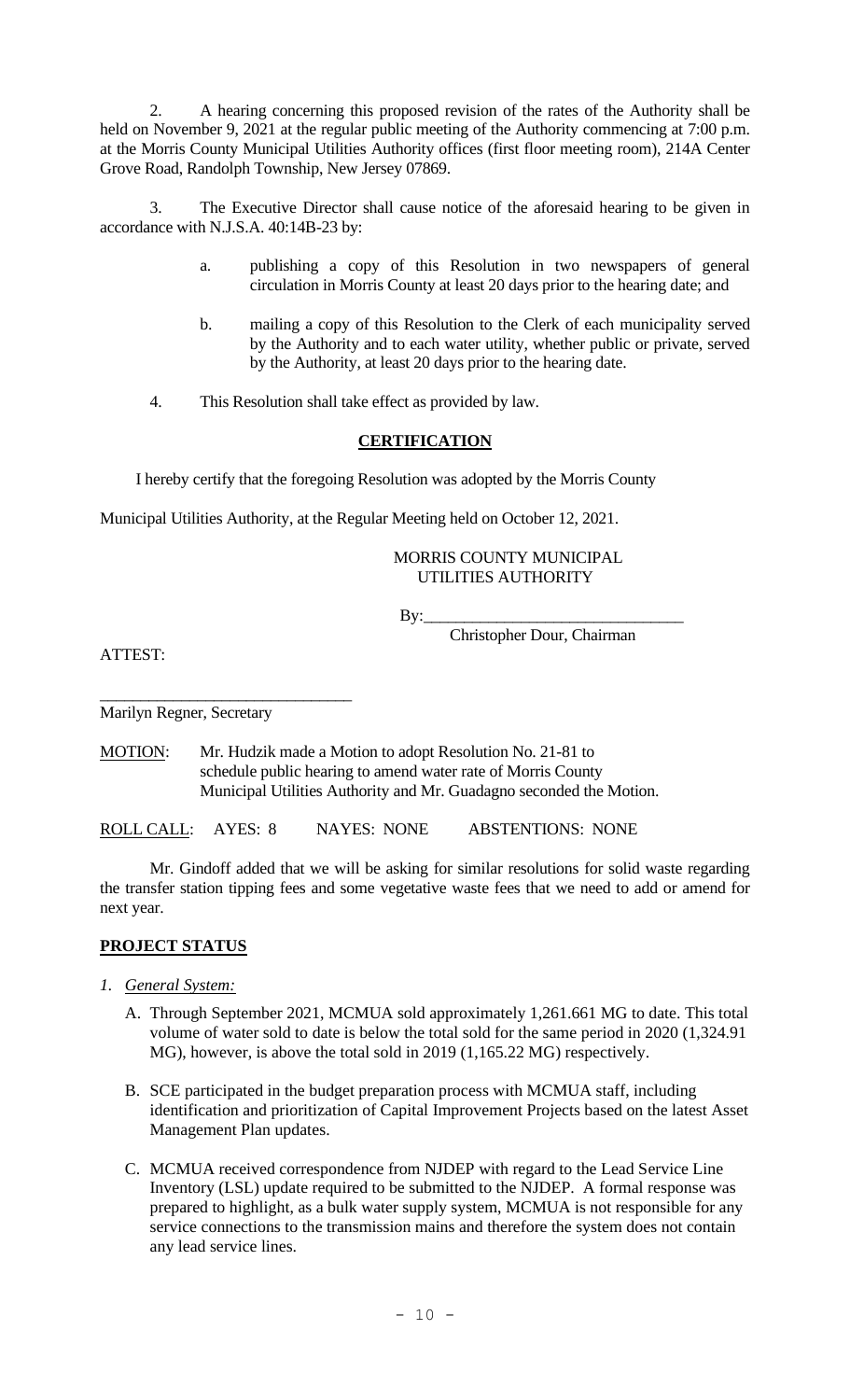D. As part of the condition of its allocation permit for the Alamatong Well Field, MCMUA is required to monitor the Drakes Brook to observe any impacts of these diversions. Each year the MCMUA is required to enter into an agreement with U.S. Geological Survey to perform the monitoring from October 1, 2021 to September 30, 2022 for the MCMUA cost of \$7,290. We have prepared a resolution for consideration by the Board providing for approval to proceed with the authorization of the Drakes Brook monitoring.

# *2. Contract W-22 Furnish & Deliver Sodium Hypochlorite Solution Bid*

Contract W-22 Furnish & Deliver Sodium Hypochlorite Solution for 2022 was advertised. This is the annual contract to furnish and deliver to each of the MCMUA's wells, the necessary Sodium Hypochlorite Solution for water disinfection. Bids will be received for this project on Thursday, October 21, 2021 at 11:00 am. It is anticipated a resolution will be presented to the Board for its consideration recommending award at the November meeting.

# *3. Maintenance Garage Updates:*

Hilt Construction has completed the installation and remaining work items necessary for final plumbing inspection approval. The Contractor is working to furnish the necessary closeout documents including the final payment application. Upon receipt of these documents the retainage can be released and this project can be closed.

# *4. Mt. Arlington Water Storage Tank Rehabilitation:*

# **Contract A – Tank Isolation**

The Contractor advised the chamber and necessary materials are anticipated to be ready the week of 10/11, with installation to follow. It is anticipated this work will be complete in October/early November. This will allow temporary operation and testing of system operation for several months prior to the tank rehabilitation project.

# **Contract B – Tank Rehabilitation**

With the interconnection work anticipated to be performed in October/early November, provided below is the tentative schedule of events related to the Request for Bids for the tank rehabilitation portion of the project:

| • Publication of Notice to Bidders:                                     | Thursday, November 4, 2021   |  |
|-------------------------------------------------------------------------|------------------------------|--|
| • Non-Mandatory Site Visit:                                             | Tuesday, November 16, 2021   |  |
| • Deadline for Submission of Written Questions Regarding Bid Documents: |                              |  |
|                                                                         | Wednesday, November 24, 2021 |  |
| $\bullet$ Bids Due:                                                     | Thursday, December 16, 2021  |  |

- 
- Contract Award: **Anticipated on Tuesday, January 11, 2021**
- 

SCE will closely monitor the progress of the interconnection and the performance testing of the system operation to ensure tank dewatering for rehabilitation can be successfully performed.

## *5. 4G Modem Replacements and Integration Services:*

The MCMUA received one (1) quote for the programming, configuration, installation, and testing of the twenty-three (23) 4G modems as part of the Water Division SCADA upgrade. PCS Pump and Process, Inc. of Fairfield, NJ provided a responsive quote with a total value of **\$16,745.00** as part of the Fair and Open Solicitation for Request for Quotes. This project includes the installation of the equipment furnished by Kaman Automation. SCE is prepared to present a Resolution to the Board recommending award of this contract.

*6. Well #7 Pole Barn*

NJDEP has provided written response that technical review of the submitted permits have been performed and final administrative signatures and approvals should be anticipated in the coming weeks. Once approvals are received, we will evaluate a reasonable bid schedule to determine bid opening and anticipated award.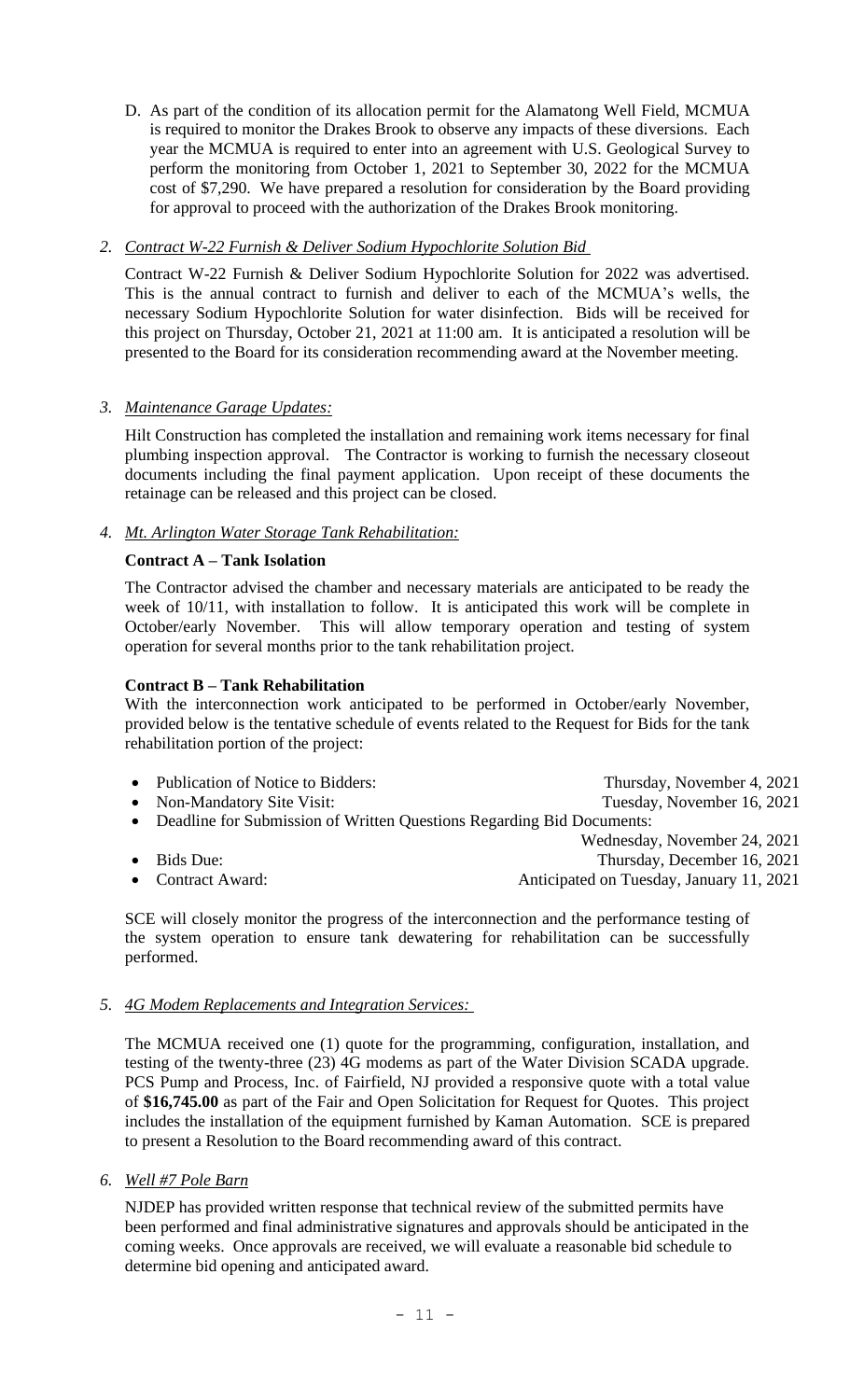## **SOLID, HAZARDOUS & VEGETATIVE WASTE REPORT:**

Mr. Lemanowicz provided the following highlights: (1) We visited the Par-Troy Transfer Station shortly after IDA to review an issue with one of the shroud supports. Apparently, a truck hit one of the supports and we provided Mascaro with a drawing of the new support and how to install it, for which we are waiting. Steel is delayed, so we are going to put that in and we also found some issues with some of the fascia block so we are putting together some recommendations for that, as well as some new curbing to help with the trucks from hitting those braces again.; (2) We also reviewed both in-house and with a conference call with Staff our list of projects that are coming up and how we will be dealing with that. Some documentation will be coming in, both with respect to plans and proposals and such for the transfer stations, which include periodic inspections, the relocation of APC piping, the noise study, we have been following the stormwater management program, which will be a continuous submittal, the permitting for Mt. Olive is going to be finalized coming up and the permitting for Parsippany at the end of next year. In re-doing Parsippany's permit, we are looking for an expansion of the capacity. We are researching and looking into getting a water service for the Mt. Olive facility for fire protection. The tipping floor repair at Mt. Olive has been passed on to the Spring. We also have some mapping to perform that is required for the emergency exit plan.

Mr. Druetlzer asked when you are talking about increased capacity, are you talking about expanding the facility? Mr. Lemanowicz replied no, simply permitting. Mr. Gindoff added that we are going to have them evaluate the floor size and storage so that we could justify a higher number to DEP. Mr. Deacon added that Parsippany is always the facility that we run close to that 1380, especially after holidays and weekends. He mentioned that right now we have written permission to exceed that permit, which we have done about four times at Parsippany during IDA and one time at Mt. Olive. What we are looking for is there to be no waste left on the floor. We are hopeful this will happen by Saturday. Our Operations Meeting with Mascaro yesterday, they assured by Saturday or the beginning of next week that Parsippany will be clean and Mt. Olive right now is clean. We are hopeful that Parsippany follows suit. They have really been stepping up with those third party haulers.

Mr. Deacon provided the following highlights: (1) We got the new fuel tanks, but the pumps were delayed. They should be in next week and when they are delivered, they will be installed. They also provide training to the on-site staff.; (2) DLS will start the Mt. Olive office improvements at the end of this week or beginning of next week; (3) The final HHW Event will take place next Saturday, October 25, at Chatham High School from 9 a.m. to 2 p.m.; (4) Regarding Vegetative Waste, the facilities really look good after we rented that dozer. He thanked the Mosquito Commission and Mr. Christian McMorland, the head of the Mosquito Commission, for his help and his operator, Bill Karlak. Mr. Karlak has been helping at Parsippany with the rip-rap drain and they re-graded both sides of the entrance way.

Mr. Deacon asked for the Board's approval of the following resolutions to schedule public hearings at next month's Board meeting to amend the rate schedule of the Morris County Municipal Utilities Authority Tariff To Adjust Tipping Fees for 2022 and to amend the rate schedule of the Morris County Municipal Utilities Authority Vegetative Waste and End Product Fees. He mentioned with regard to the rate increase for Vegetative Waste is basically wood chips and then for sale of wood mulch and unscreened compost, there will be "more you order" percent discount.

# **RESOLUTION NO. 21-82 RESOLUTION SCHEDULING PUBLIC HEARING TO AMEND RATE SCHEDULE OF THE MORRIS COUNTY MUNICIPAL UTILITIES AUTHORITY TARIFF TO ADJUST TIPPING FEES FOR 2022**

**WHEREAS**, the Morris County Municipal Utilities Authority ("MCMUA") owns two transfer stations which are used for the disposal of all waste types 10, 13, 13C, 23, 25 and 27 generated within Morris County, NJ; and

**WHEREAS**, the rates for the disposal of waste types 10, 13, 13C, 23, 25 and 27 generated within Morris County, NJ are set forth in a Tariff, said Tariff having been approved by the New Jersey Department of Environmental Protection; and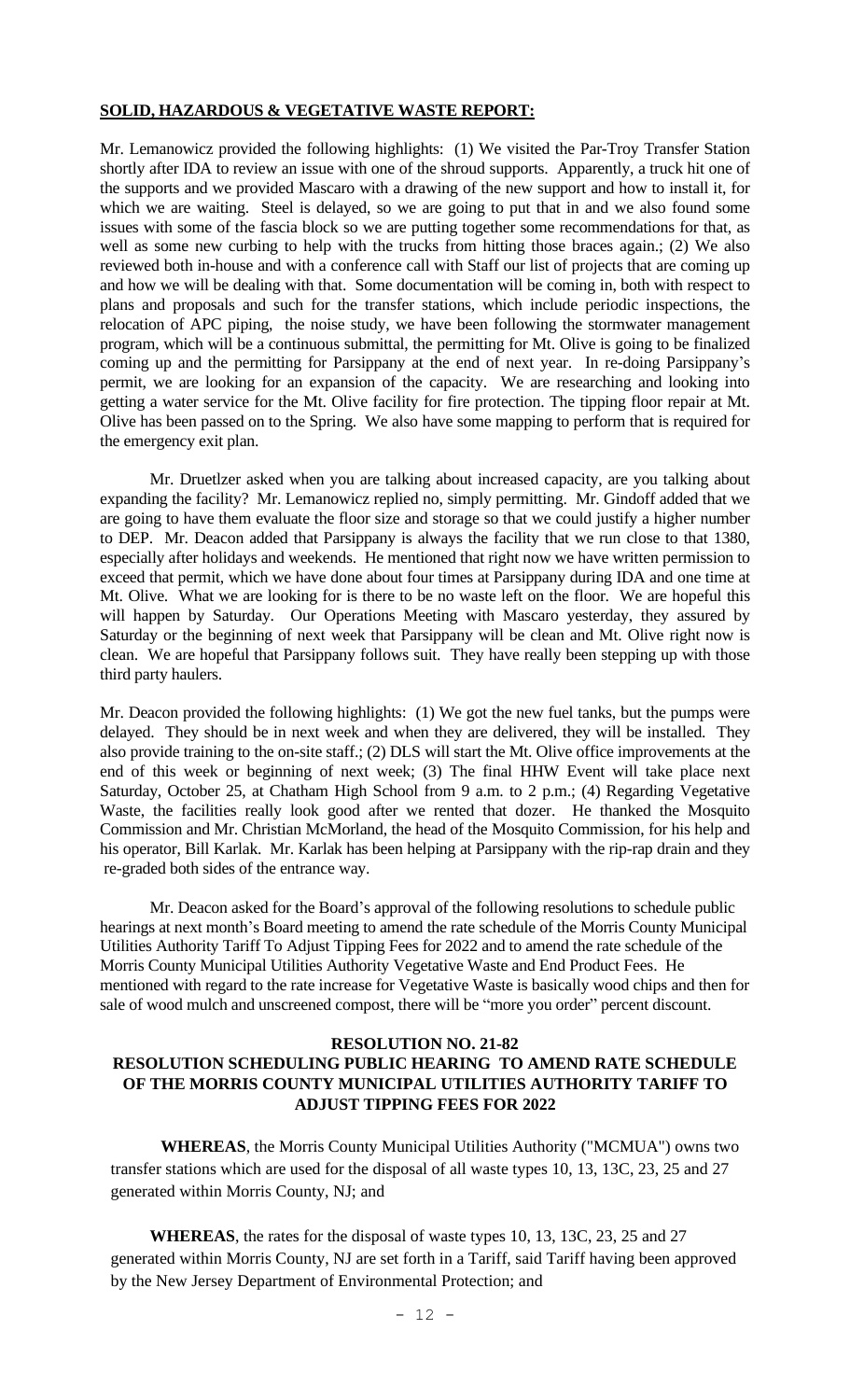**WHEREAS**, the MCMUA seeks to schedule a public hearing to amend the rates of waste types 10, 13, 13C, 23, 25 and 27 from the previous tip fee of \$101.50/ton to a tip fee of \$102.50/ton with these amended rates becoming effective January 1, 2022.

**NOW, THEREFORE, BE IT RESOLVED** by the Morris County Municipal Utilities Authority, in the County of Morris, State of New Jersey on this 12th day of October, 2021 as follows:

- 1) The rates of waste types 10, 13, 13C, 23, 25 and 27 is proposed to be amended from the previous tip fee of \$101.50/ton to a tip fee of \$102.50/ton.
- 2) A hearing concerning this proposed revision of the aforesaid rates of the MCMUA shall be held on November 9, 2021 at the regular public meeting of the MCMUA commencing at 7:00 p.m. at the Morris County Municipal Utilities Authority offices (first floor meeting room) 214A Center Grove Road, Randolph Township, New Jersey 07869.
- 3) The Executive Director shall cause notice of the aforesaid hearing to be given in accordance with N.J.S.A. 40:14B-23 by:
	- a. Publishing a copy of this Resolution in two newspapers of general circulation in Morris County at least 20 days prior to the hearing date; and
	- b. Mailing a copy of this Resolution to the Clerk in each municipality served by the MCMUA at least 20 days prior to the hearing date
- 4) This Resolution shall take effect as provided by law.

# **CERTIFICATION**

I hereby certify that the foregoing Resolution was adopted by the Morris County

Municipal Utilities Authority at the Regular Meeting held on October 12, 2021.

## MORRIS COUNTY MUNICIPAL UTILITIES AUTHORITY

 By:\_\_\_\_\_\_\_\_\_\_\_\_\_\_\_\_\_\_\_\_\_\_\_\_\_\_\_\_ Christopher Dour, Chairman

ATTEST:

\_\_\_\_\_\_\_\_\_\_\_\_\_\_\_\_\_\_\_\_\_\_\_\_ Marilyn Regner, Secretary

MOTION: Mr. Barry made a Motion to adopt Resolution No. 21-82 to schedule public hearing to amend the rate schedule of the Morris County Municipal Utilities Authority Tariff To Adjust Tipping Fees For 2022 and Mr. Guadagno seconded the Motion.

ROLL CALL: AYES: 8 NAYES: NONE ABSTENTIONS: NONE

**RESOLUTION NO. 21-83**

## **RESOLUTION SCHEDULING PUBLIC HEARING TO AMEND RATE SCHEDULE OF THE MORRIS COUNTY MUNICIPAL UTILITIES AUTHORITY – VEGETATIVE WASTE AND END PRODUCT FEES**

**WHEREAS,** the Morris County Municipal Utilities Authority ("the Authority") is authorized by

the Municipal and County Utilities Authorities Law (N.J.S.A. 40:14B-1, et seq.) to establish rents, rates,

fees, and other charges and to amend the same from time to time so that the revenues of the Authority

system including reserves, insurance, extensions and replacements, debt service, and to maintain such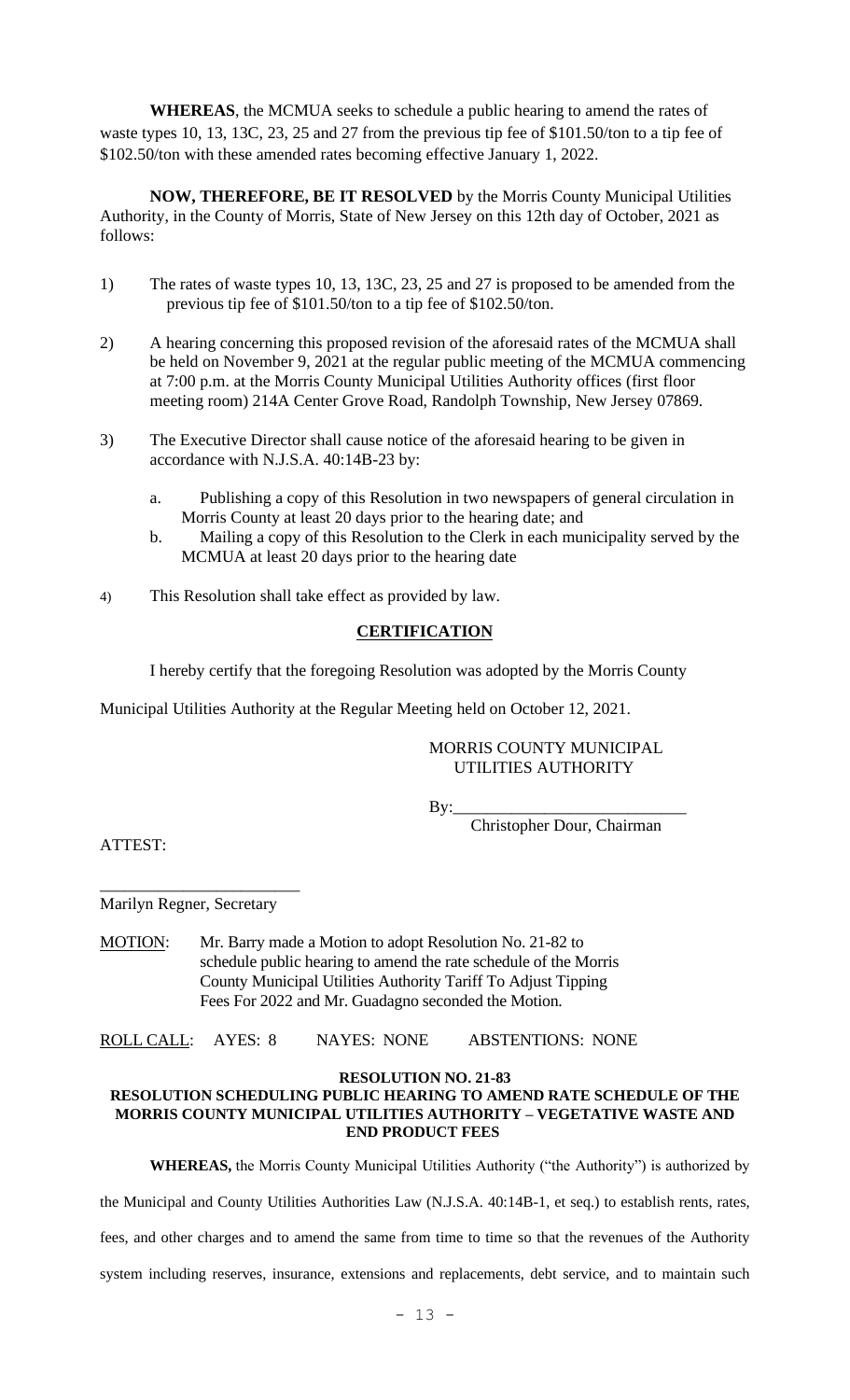reserves or sinking funds therefor as may be required by the terms of any contract or as may be deemed

necessary or desirable by the Authority; and

**WHEREAS,** the Authority desires to schedule a public hearing to amend the Rate Schedule of the Authority; and

**NOW, THEREFORE, BE IT RESOLVED** by the Morris County Municipal Utilities Authority

in the County of Morris and State of New Jersey on this 12th day of October 2021 as follows:

1. The Rate Schedule pertaTining to "Vegetative Waste and End Product Fees" is proposed as

follows:

Applicable to all fees charged by the Authority for acceptance of vegetative waste products and disposition of vegetative waste end-products from MCMUA vegetative waste facilities.

| Material                                                                                       | <b>Vehicle Type</b>                                                    | Fee                                                                                                                                                                                                                                   |
|------------------------------------------------------------------------------------------------|------------------------------------------------------------------------|---------------------------------------------------------------------------------------------------------------------------------------------------------------------------------------------------------------------------------------|
| Vegetative Waste - Inbound Pricing<br><b>Wood Chips</b>                                        | Any                                                                    | \$3.00 for 1 CY                                                                                                                                                                                                                       |
| Vegetative Waste-Outbound<br>Residential Sales- Pickup of<br><b>Screened Compost Materials</b> | Morris County<br>Residential- Passenger<br><b>Vehicles or Trailers</b> | \$50.00 Flat Fee per Vehicle (up to 2 CY) OR<br>Trailer (less than 18' in length)                                                                                                                                                     |
| Vegetative Waste-Residential<br>Deliveries of Wood Chips                                       | <b>MCMUA</b>                                                           | \$100.00 for 5 CY<br>\$125.00 for 10 CY                                                                                                                                                                                               |
| Vegetative Waste- Sale of Screened<br><b>Compost Bulk Price Discounts</b>                      | Any                                                                    | 100 to 250 CY for 10% off the base price<br>250 to 500 CY for 20% off the base price<br>500 CY and over 30% off the base price<br>The customer has 30 days to remove material<br>from the site or the discount is null and void       |
| Vegetative Waste-Sale of Wood<br><b>Mulch Bulk Price Discounts</b>                             | Any                                                                    | 100 to 250 CY for 10% off the base price<br>250 to 500 CY for 20% off the base price<br>500 CY and over 30% off the base price<br>The customer has 30 days to remove material<br>from the site or the discount is null and void       |
| Vegetative Waste-Sale of<br><b>Unscreened Compost Bulk Price</b><br><b>Discounts</b>           | Any                                                                    | 100 to 500 CY for 10% off the base price<br>500 to 1000 CY for 20% off the base price<br>1000 CY and over for 30% off the base price<br>The customer has 30 days to remove material<br>from the site or the discount is null and void |

1. A hearing concerning this proposed revision of the rates of the Authority shall be held on November 9, 2021 at the regular public meeting of the Authority commencing at 7:00 p.m. Due to the COVID-19 State of Emergency, the meeting will be conducted remotely using remote meeting software.

2. The Executive Director shall cause notice of the aforesaid hearing to be given in accordance with N.J.S.A. 40:14B-23 by: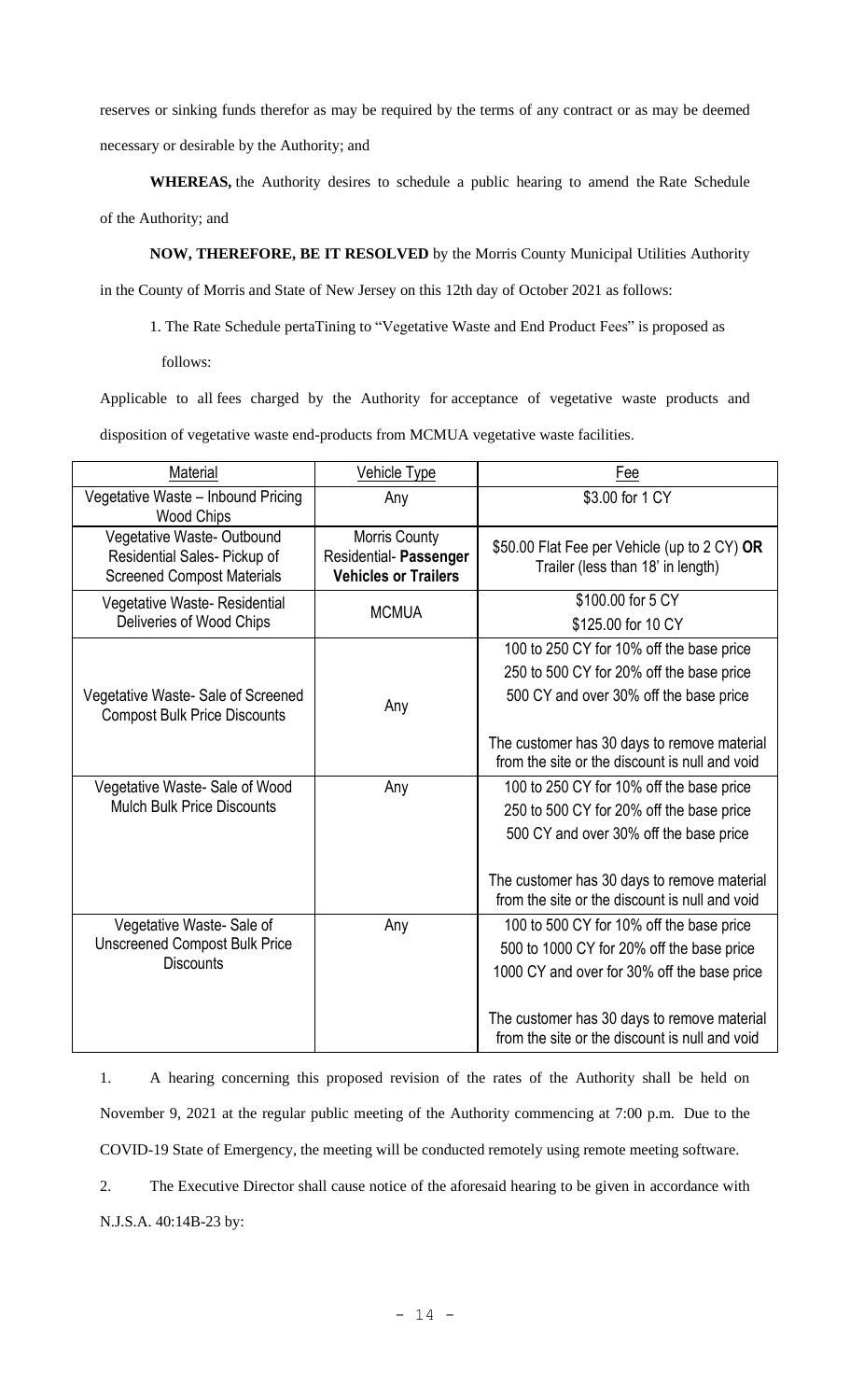a. Publishing a copy of this Resolution in two newspapers of general circulation in Morris County at

least 20 days prior to hearing date; and

b. Mailing a copy of this Resolution to the Clerk of each municipality served by the Authority at

least 20 days prior to the hearing date.

3. This Resolution shall take effect as provided by law.

#### **CERTIFICATION**

I hereby certify that the foregoing Resolution was adopted by the Morris County Municipal Utilities Authority at the Regular Meeting held on October 12, 2021.

> MORRIS COUNTY MUNICIPAL UTILITIES AUTHORITY

 $By:$ 

Christopher Dour, Chairman

ATTEST:

Marilyn Regner, Secretary

\_\_\_\_\_\_\_\_\_\_\_\_\_\_\_\_\_\_\_\_\_\_\_\_\_\_\_

MOTION: Mr. Guadagno made a Motion to adopt Resolution No. 21-83 to schedule public hearing to amend the rate schedule of the Morris County Municipal Utilities Authority Vegetative Waste and End Product Fees and Mr. Guadagno seconded the Motion.

ROLL CALL: AYES: 8 NAYES: NONE ABSTENTIONS: NONE

(5) It was a tough month for the MCMUA, Operations Staff and the on-site Mascaro personnel through support of our Director Larry and Brad, our counsel, we had some back and forth meetings and letters and it ended up with a very good WebEx call with Mascaro. Moving forward through improved communication with Mascaro, I see us really turning the corner. The Operations Staff takes pride in our facilities and we are going to be asking for some additional support from our Solid Waste Engineer with some of the stuff he mentioned. The facilities did take a beating with the extra tonnage from IDA and the holiday weekend and as far as the numbers game of leaving trash on the floor. When everything gets cleaned up, we are looking forward to getting back to the way we were.

Chairman Dour asked if we have any damage due to the increased loadings due to the Hurricane, do we have any recourse as far as getting some money back from the Federal or State government? Mr. Gindoff replied that he does not know but will ask the County.

Mr. Gindoff commented that he is pleased with the progress we have made since we put these letters and reports out and feels a lot more comfortable with where we are at this point moving forward. He mentioned that he appreciates all the work that James and all our Staff did, as well as with the help of Brad. He was very helpful and needed at the time. Chairman Dour commented that obviously the amount of material that was moved out, they seemed to be very reactive to our letters and requirements. Mr. Gindoff commented that Mascaro is trying hard to deal with this situation. It is not just them, it is a regional and national issue with both the level of waste coming in, as well as the difficulty of finding adequate truck drivers to haul this waste. It is a difficult problem for them to handle and they have been wrestling with it and working hard at it throughout the whole time.

Mr. Druetzler asked is waste stabilizing, still increasing or falling off? Mr. Gindoff replied that it is not where it was two or three weeks ago, but compared to where it was two years ago, it is way up. Different patterns of people working at home has really increased the amount of waste, especially the amount of construction debris from people doing home repairs and people moving.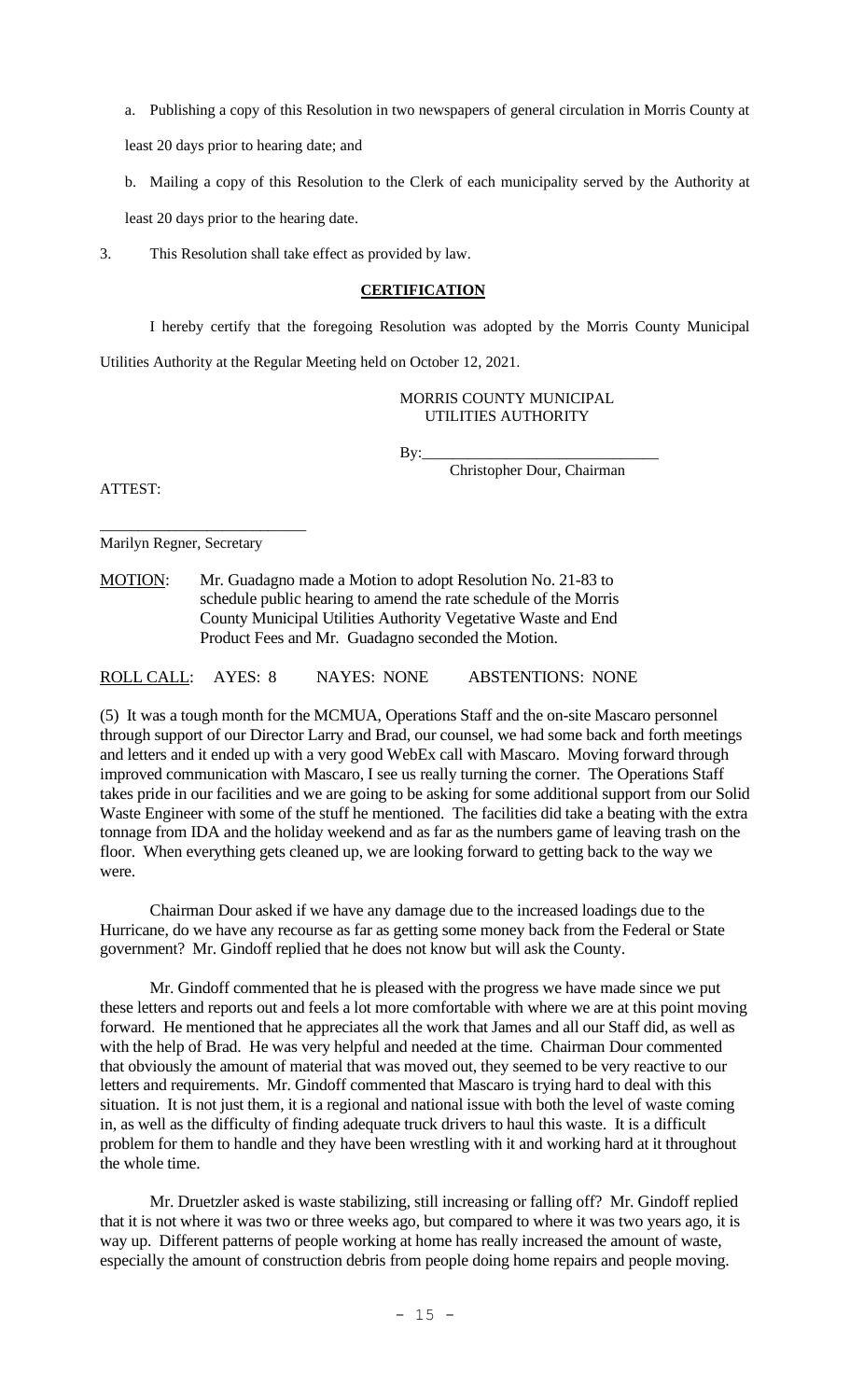We are scheduled to be about 33% construction debris this year and in the 90's, we were about 15% construction debris. A lot of that is recycling also. Mr. Gindoff added that from a regional perspective, it seems that we are doing a lot better than the other facilities that are still struggling with the same issues in the eastern part of the State.

Mr. Carney asked that Mascaro is putting together a Contingency Plan correct? Mr. Gindoff replied correct. Mr. Carney suggested that we provide the Fire Marshall with that Contingency Plan.

# **SOLID, HAZARDOUS AND VEGETATIVE WASTE REPORT:**

# **GENERAL ADMINISTRATIVE MATTERS**

MCMUA Transfer Station Manager Brett Snyder, Assistant Operations Manager Mike Nunn, and Solid Waste Coordinator James E. Deacon were scheduled and are currently attending the Association of Environmental Authorities- Environmental Professional Development Academy (AEA-EPDA). Cohort members of this EPD Academy will participate in a standard course of instruction in the basic technical, leadership, and management skills needed to perform front-line supervisory functions in New Jersey public environmental authorities and agencies. The Academy is divided into four (4) subject area "Tracks" covering:

- Track #1- Administration- Began on Wednesday, September 15 at the Western Monmouth Utilities Authority in Manalapan Township, New Jersey.
- Track #2- Operations- Scheduled to start on October 27 and will include MCMUA Transfer Station Manager Justin Doyle.
- Followed by Track #3- Finance and Track #4- Human Recourses (HR) to take place in 2022.

All of these Tracks are four (4) days total, core competencies include communication, critical thinking, industry analysis, information literacy, technological literacy, and community and workplace ethical conduct. MCMUA Executive Director Larry Gindoff is a proud graduate of the 2017 AEA-EPDA cohort.

MCMUA Vegetative and Hazardous Waste Specialist Anthony Marrone has been enrolled in the 2021-2022 New Jersey Recycling Certification Series through the New Jersey Rutgers Cooperative Extension- Office of Continuing Professional Education starting in September of 2021. After completion of the full 21-day recycling certification program, MCMUA Marrone must attend the ten (10) required courses and successfully complete all course proficiency assignments to become a New Jersey Certified Recycling Professional (CRP).

MCMUA staff met virtually with Alaimo Engineering on Tuesday, September 28 to discuss upcoming projects and budgeting for engineering costs in 2022. Scheduled repairs and improvements at both transfer stations, the upcoming General Permit renewal for the Parsippany-Troy Hills transfer station, pending projects and requested plans, oversite with J.P. Mascaro and Sons repairs, and scheduled routine site visits were just a few of the topics discussed. Continued support from the solid waste engineer greatly assists the MCMUA Operations staff in keeping the transfer stations in compliance and in good standing order.

## **TRANSFER STATIONS**

**Tonnage-** For the month of September 2021, the quantity of solid waste accepted at the two (2) MCMUA transfer stations was 43,042 tons. The 43,042 tons accepted in September 2021 was 13.97% greater than the 37,767 tons accepted a year ago in September of 2020. The 3<sup>rd</sup> quarter of 2021 experienced a 12.96% increase over the tonnage accepted in the 3<sup>rd</sup> quarter of 2020. The annual projection for 2021 based on the first nine (9) months of tonnage accepted is currently 458,229 tons. If this projection holds true, it would represent a 9.93% increase over the 415,100 tons accepted in 2020. Please refer to the attached Transfer Station Disposal Report by Month for additional information.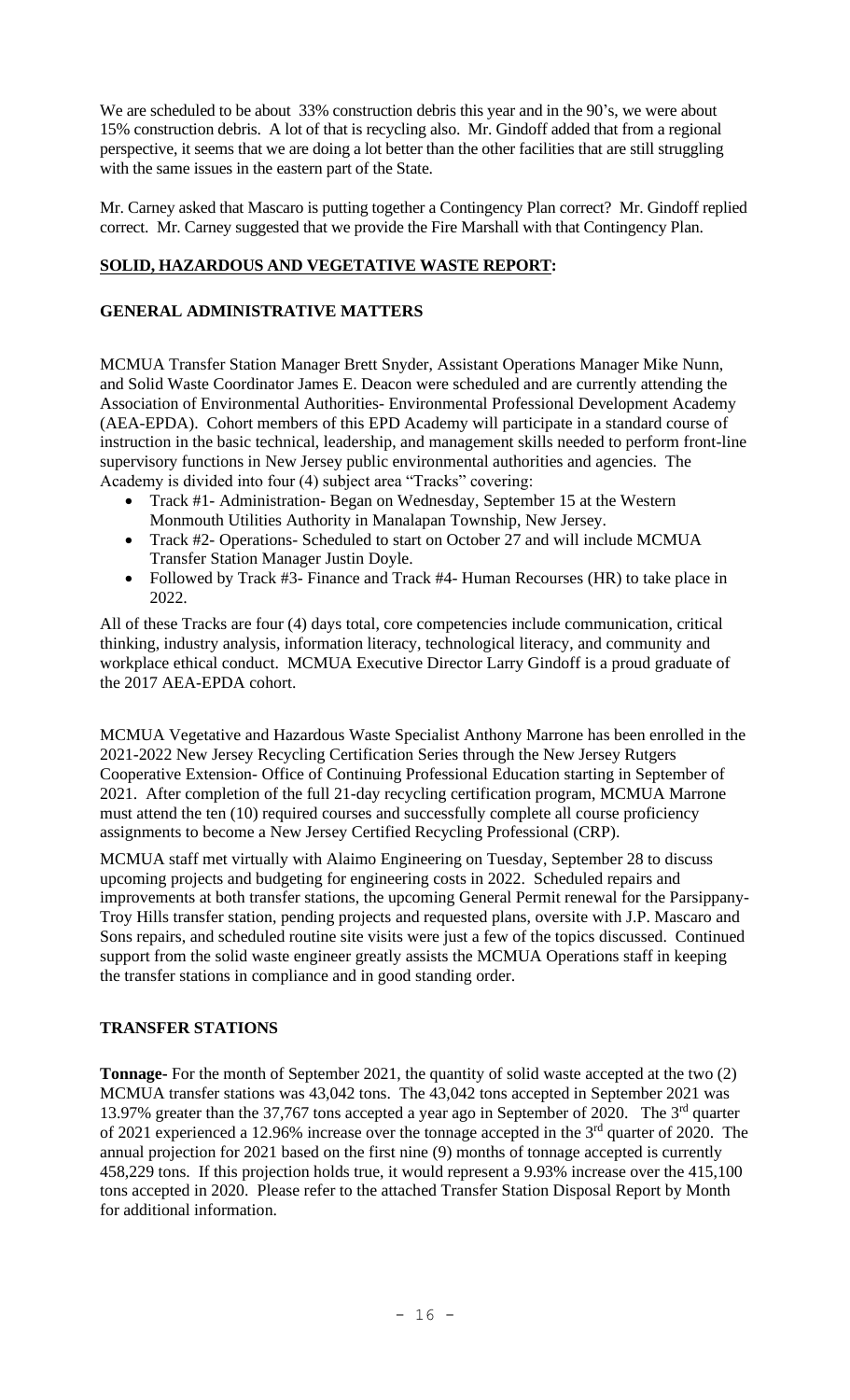# **September Comparison Statistics:**

Mount Olive Transfer Station: Inbound- 17,418 Tons- 2,540 Tons more than 2020 Total Customers- 4,096- 413 more than 2020 Self-Generated/ Residential Customers- 784- 3 more than 2020

Parsippany-Troy Hills Transfer Station: Inbound- 25,623 Tons- 2,735 Tons more than 2020 Total Customers- 5,355- 398 more than 2020 Self-Generated/ Residential Customers- 369- 3 more than 2020

**Transfer Stations Accumulation of Solid Waste Issues-** Included with the Solid Waste Report for the October 12 Board meeting is a packet of correspondence related the accumulation of large amounts of solid waste being left on the MCMUA transfer station tipping floors by J.P. Mascaro and Sons. Issues presented during the September 7 Board meeting were exacerbated during the month due to additional challenges faced following Hurricane Ida leading to necessary dialogue with J.P. Mascaro and Sons management and Counsel. Provided below is a timeline and some action items related to this matter.

- As approved by the MCMUA Board at the September 7 meeting, Resolution No. 21-73 allowed Mascaro to utilize third-party outside subcontractor hauler(s) to help assist with routinely managing the increased amount of solid waste at both stations, while supplementing the lack of CDL drivers due to the current challenges presented by the COVID-19 pandemic.
- Following Hurricane Ida, the NJDEP and NJDOT had made available a special permit, granting temporary single-trip permit type to overweight/oversized vehicles, for waste/debris removal associated with the solid waste emergency on New Jersey interstates and National highways for the additional weight capacity from 80,000 pounds to 90,000 pounds. MCMUA staff provided this information to J.P. Mascaro and Sons who began (and is currently) working with the Pennsylvania DEP and DOT on approval of this load weight permit increase.
- On September 9, the NJDEP approved the MCMUA's formal request to increase our permitted capacity limits at both stations along with relief from clearing the tipping floor each 24 hours through an official exemption. Since this approval, NJDEP inspections and site visits have increased to weekly for compliance assistance vs. compliance enforcement to allow relief during this Statewide solid waste emergency. The MCMUA has remained in constant communication with the NJDEP, the Morris County Fire Marshal's Office, and other County and local agencies.
- Following the exchange of correspondence highlighted in the attached packet, the MCMUA staff and Counsel met virtually with J.P. Mascaro and Sons management and Counsel on Tuesday, October 5 to discuss and review a list of related topics and concerns and ways to effectively move forward. One of the deliverables from the meeting was for J.P. Mascaro and Sons to provide the MCMUA with a contingency plan when dealing with these increased "peak" periods or "unexpected circumstances" during the contract.
- J.P. Mascaro and Sons continues to work toward addressing waste left on the floors of the transfer stations through third party haulers, hiring more CDL drivers, pulling assets from other Mascaro divisions, and working with the PA approved landfills on extended hoursto include Saturdays and possibly Sundays. Mount Olive's floor was cleared on September 29 with continued progress noticed at the MCMUA Parsippany-Troy Hills transfer station. The MCMUA will continue to work with J.P. Mascaro and Sons on documented repairs needed as result of damages caused during this emergency. Alamio Engineering is updated on any of these damages that may need professional oversite. Communication will continue to improve with J.P. Mascaro and Sons management and the MCMUA Operations staff, with Mascaro staff and Counsel confirming their commitment to Morris County, the MCMUA facilities, and their services related to the contract.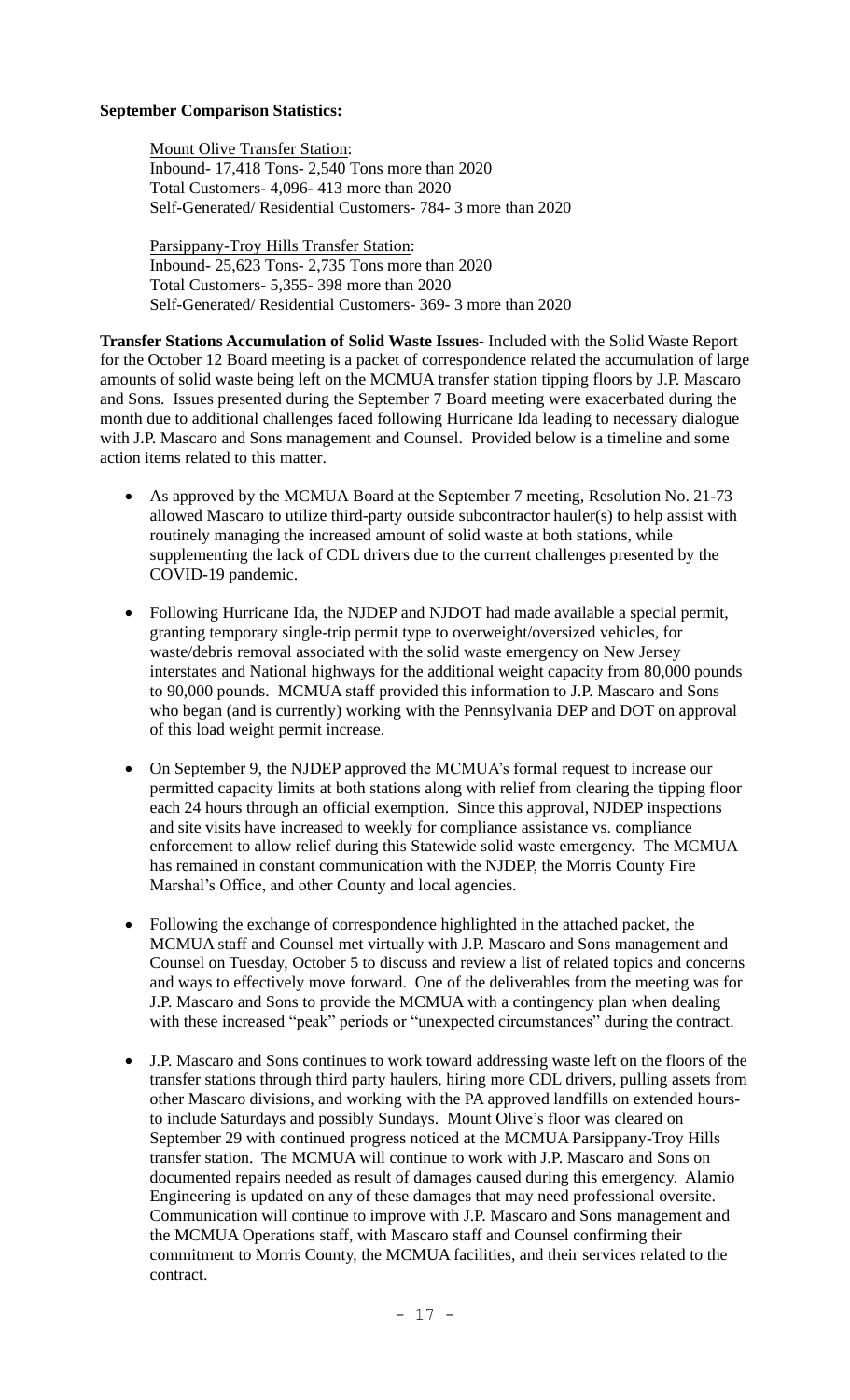**Major Transfer Station Repair Projects-** Above Ground Storage Tanks (AGST) Diesel Fuelreplacement of the 4000 gallon holding tanks and the pumping system at both MCMUA transfer stations. The MCMUA Operations staff remains in contact with T.R. Weniger, Inc. with the shipment of the new fuel pumps now slated for the second week in October. When installed, factory training will be provided to onsite MCMUA and J.P. Mascaro and Sons staff.

Mount Olive Transfer Station Tipping Floor Restoration- repairs to the main tipping floor, repairs to the heavily damaged trench drain system, and some alterations to the observation desk near the loading pits. Due to the abovementioned operational issues at the Mount Olive transfer station, the MCMUA staff and Alaimo Engineering withdrew the Bid for the Mount Olive transfer station tipping floor restoration, Contract No. 2021-1. The October 1 Bid cancelation was due to the concerns that the operation challenges will not be corrected by the time the work for the anticipated Bid was to commence. Notice of this cancelation was posted and provided to the potential bidders. At this time, it is anticipated that the restoration project will be rebid in the spring of 2022.

The Mount Olive transfer station small exempt vehicle drop-off area (SEVDOA) and scale house improvements have also been delayed due to the recent issues. Engineering and prospective design for all these projects, including the potential for connection to public water and sewer in Mount Olive, will continue and will be reflected and accounted for in the 2022-2023 MCMUA solid waste budget schedules.

**Transfer Station Site Improvements-** As approved by the MCMUA Board, DLS Maintenance and Construction, LLC (DLS) will soon start the office improvements at the Mount Olive transfer station. The project was delayed due to Hurricane Ida, with other related emergencies coming up for DLS. The project will include the replacement of all the transfer station office windows, installing new flooring, complete all the wall patching and repairs that occurred during the spray insulation project, and final painting of the offices (4), conference room (1), bathrooms (2), and the main reception/lobby area. MCMUA staff has already started clearing and prepping the area for DLS. The MCMUA Operations staff has also started working with J.P. Mascaro and Sons on the replacement of old, stained, and/or damaged ceiling tiles and the tile tracks throughout the office area.

J.P. Mascaro and Sons and subcontractor Delaware Valley Paving continued their improvements in the faded line striping at both transfer stations. Only the rubble strips near the outbound scale are pending completion at Parsippany. Line striping in Mount Olive was started on October 2. J.P. Mascaro Management has also been onsite within the recent weeks to access damage that has occurred with the large amounts of waste currently being processed. Alaimo Engineering has been requested by the MCMUA to oversee repairs deemed as "structural" or larger project items.

# **SOLID WASTE MANAGEMENT PLAN**

Jefferson Recycling, LLC., a class B recycling facility on Route 15 North in Jefferson Township, requested to accept tires for recycling within their existing 700 ton per day approval . Following Township of Jefferson approval of Resolution #21-223 on September 1, on September 8 the MCMUA submitted a Plan Administrative Action (AA) request to the NJDEP. Attached as correspondence for the October 12 Board meeting is the NJDEP approved Administrative Action (AA).

## **HOUSEHOLD HAZARDOUS WASTE (HHW) MANAGEMENT**

**Program Participation-** The MCMUA HHW one-day drop-off event that occurred on Saturday, September 25, 2021 at the Morris County Public Safety Academy (MCPSTA) located at 500 West Hanover Avenue in Parsippany-Troy Hills Township serviced a total of 693 vehicles. The lines were minimal throughout the day and were assisted by very nice weather. As a reminder to the Board, the final 2021 event day is scheduled for Saturday, October 23, 2021 at Chatham High School, 255 Lafayette Avenue in Chatham Township.

In September 2021, the permanent household hazardous waste facility (HHWF) located at the MCMUA Mount Olive transfer station had a total of 215 serviced appointments, which included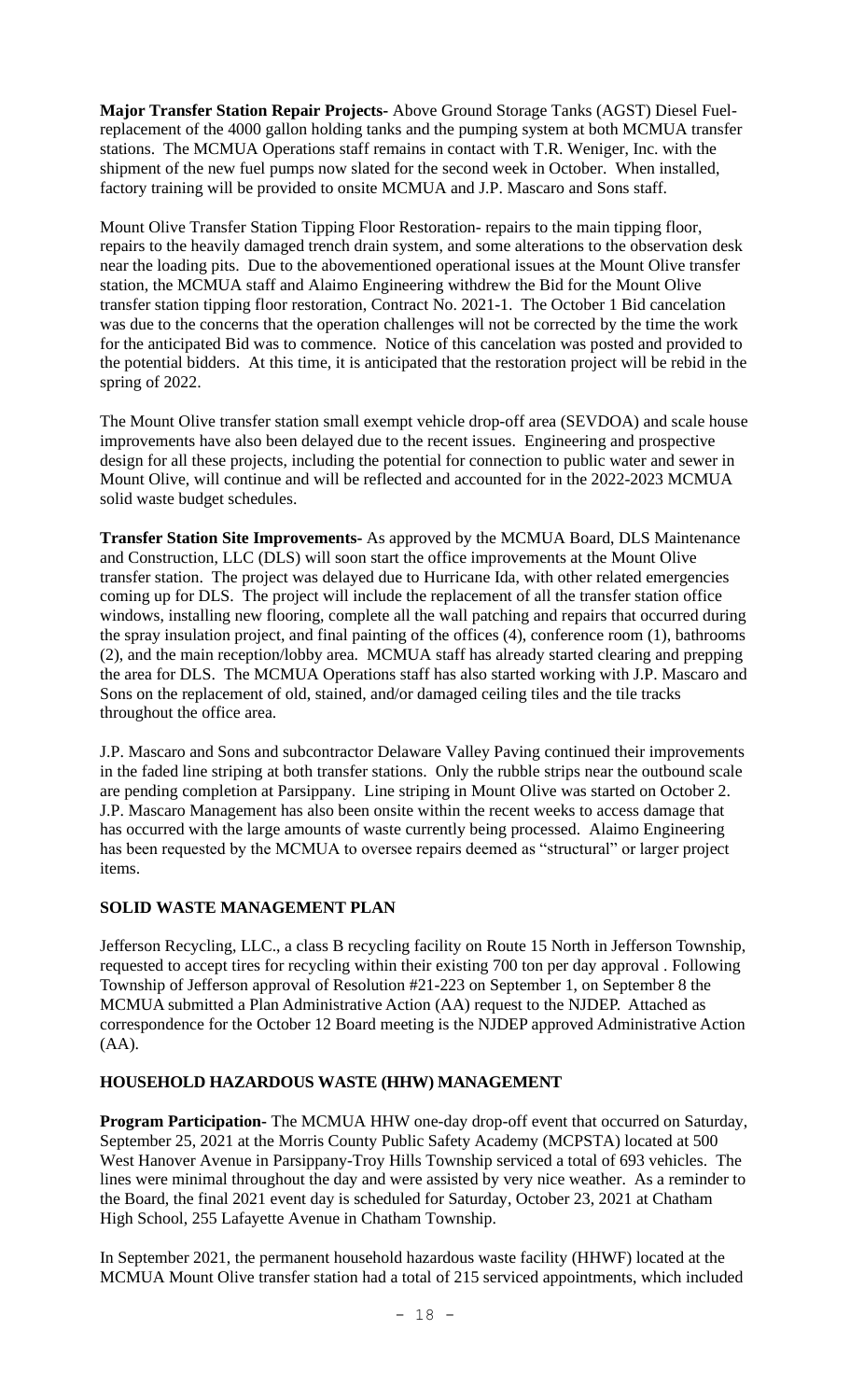183 Morris County residents, 5 VSQG/small businesses, and 27 out-of-Morris County residents. MCMUA's 2021 totals now equal 2,275 serviced appointments, 2,047 of those appointments being Morris County residents.

# **VEGETATIVE WASTE MANAGEMENT**

Essex Fence Company, LLC. began installing new fencing and two (2) new gates at the Mount Olive/ Camp Pulaski Vegetative Waste facility on Monday, October 4. This improvement project includes adding additional fencing to either sides of the entrance gates to help with trespassing. The gates are located on opposite sides of the facility. One (1) will be a 22' cantilever style slide gates for easy opening and closing afterhours, and the other will be a 15' barrier style swing gate. The MCMUA is removing of some older posts and fencing around these areas. The MCMUA rented a Foley Cat D6 LGP Oval Track Dozer to properly grade both vegetative waste facilities during the month of September 2021. Starting on Friday, September 10 in Mount Olive, the dozer was used for one (1) full work week. This was followed by the next week in Parsippany. The dozer was cleaned and picked up on September 28 by Foley, Inc. Assisting with this project in Parsippany was the Morris County Mosquito Commission, and their heavy equipment operator. The Mosquito Commission helped clean and reset the large riprap stone drainage system in Parsippany and assisted in regrading both sides of the entrance roadway dug up during the recent paving project. The MCMUA Operations staff appreciates all the help from the Mosquito Commission during the entire month of September. The two (2) new 2021 Volvo L110H wheel loaders purchased for the Parsippany facility are still slated to arrive sometime in October/November of 2021. The NJDEP Division of Air Quality, Bureau of Mobile Source, through the New Jersey Equipment Modernization Program (NJEMP), will be reimbursing the MCMUA 30% on the replacement equipment which will total \$150,923.40, all based on the decommissioning of the two (2) older Volvo loaders at Parsippany. MCMUA staff has also been working through the Sourcewell Contract on the purchase of a new Komptech Topturn X5000 windrow turner to replace the 1999 Scarab windrow turner in Mount Olive. This new equipment will be shared between the two (2) vegetative waste facilities and is a candidate for the same NJDEP NJEMP reimbursement for up to \$100,000 with proof of the decommissioning of the older Scarab. Appropriate paperwork for this has already been submitted to the NJDEP for review and approval. For additional vegetative waste flow information, a copy of the Vegetative Waste Report will be provided to the MCMUA Board for the October 12 meeting.

**Parsippany Vegetative Waste Facility Improvement Project-** The MCMUA Operations staff continues to work with Suburban Consulting Engineers, Inc. (Suburban) on "Phase 2" of the improvement project at the Parsippany Vegetative Waste facility behind the Morris County Public Safety Training Academy (MCPSTA). "Phase 2" includes a concrete lug block retaining wall that will surround the free pile area, a small retaining wall in front of the office trailer to meet the new blacktop, a few small sections of fencing that need to be replaced near the trailer and entrance road, and two (2) new facility gates to be installed before and after the free pile area. Once the design and drawings are complete, Suburban's anticipated timing is for the final Bid to be awarded in December 2021/ January 2022.

**Outbound Vegetative Materials Marketing-** The MCMUA Operations staff met virtually with Naturcycle on Tuesday, September 5 to discuss shared costs for the 2021 screening project. These costs included freight and rental of the equipment, diesel fuel and DEF/urea used, MCMUA employee overtime, and the final disposal of overs/tailings as solid waste at the MCMUA Mount Olive transfer station. The project was completed and the Emerald Equipment Phoenix 3300 Powerscreen was cleared from the Parsippany compost site on September 1. Also discussed during this meeting was the MCMUA Compost Brochure, with the first draft submitted to MCMUA for approval of layout and content. Naturcycle will now be sending it out to add color, graphics, and additional formatting. Food waste research- Naturcycle has had initial discussions with a food waste broker and is preparing a proposal with options for MCMUA staff to consider in the future. Some upcoming October 2021 MCMUA/Naturcycle joint projects include:

• The Belmont Park Arena (or UBS Arena home to the New York Islanders), in Elmont, New York, next to the Belmont Park race track- Screened compost from the MCMUA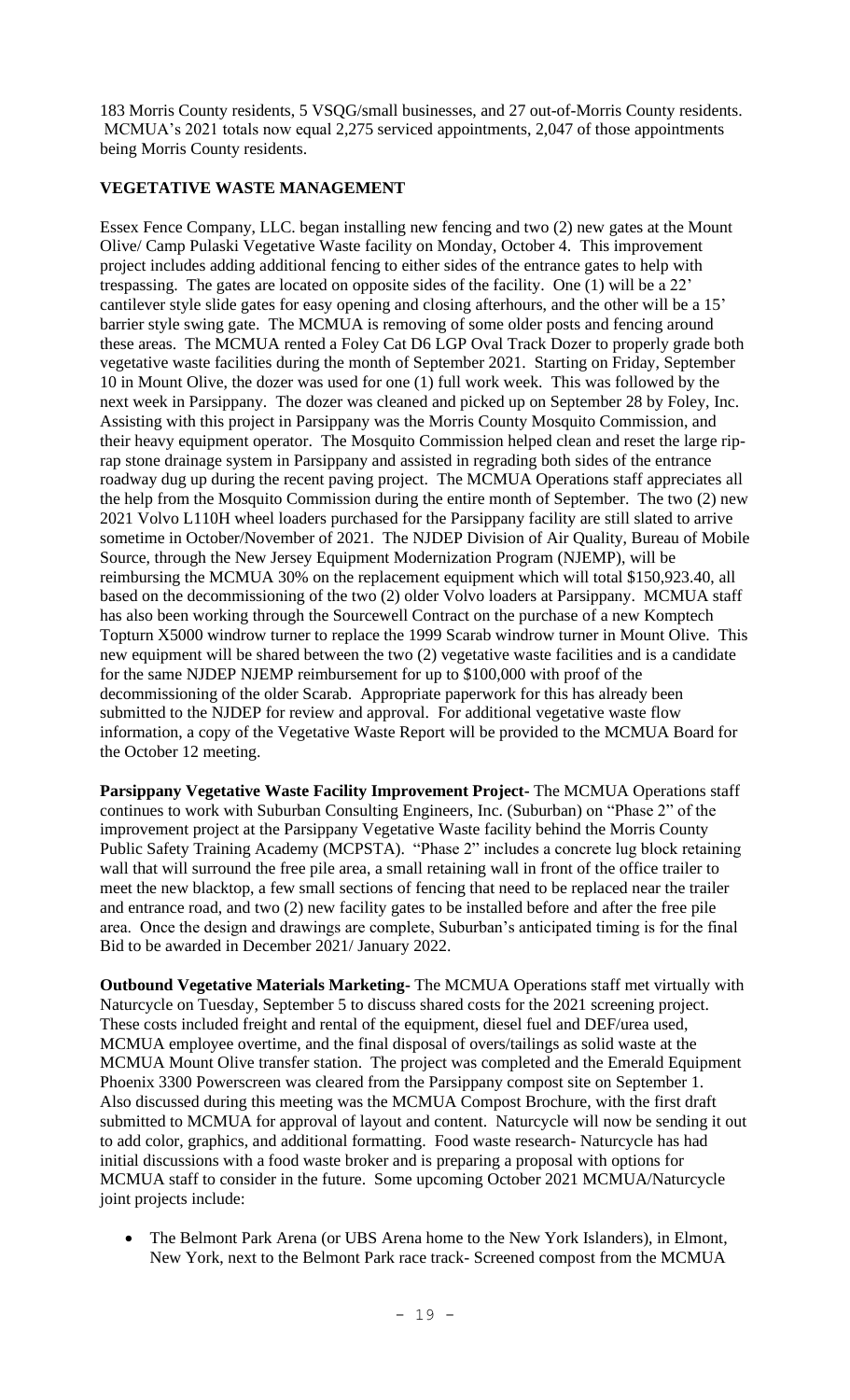Parsippany facility which was approved for use in engineered soil. It is approximately 1,000 cubic yards (CY) total with the start date pushed into October 2021.

- A New York State Department of Transportation (NYDOT) wetland soil project with screened compost from the Parsippany facility to be used in engineered soil. This involves approximately 500 CY total, and the start time has been delayed.
- New York City Parks project- McCarey Landscaping is ordering 350 CY of screened compost from the Parsippany facility for a planting mix. Approximately 350 CY total with an early October 2021 start date.
- Cedar Hill Landscaping has been authorized for up to 100 CY of unscreened material
- Naturcycle also still plans to purchase over 1,000 yards of screened material for various soil projects.

# **RECYCLING REPORT:**

Ms. Sweedy reported the following: (1) The per ton rate for August for single stream was +\$65.80. The preliminary rate for single stream for the month of September is +\$76.72 per ton, an increase of \$10.92 per ton over the rate for August. During September it was primarily the paper that continued the positive trend and resulted in the rise in pricing. With regard to commingled, there was an increase in aluminum, while the other commodities stabilized at the previous month's pricing.; (2) During the month of September, our school recycling inspections resumed. Steve Rinaldi at the NJDEP has invited me to speak about our school recycling inspection program at the Waste Wise meeting on November 3 and provide details about our year 2019 school recycling inspections that involve 30 schools. I am looking forward to share what we learned and also get the information out about doing inspections and trying to teach, not just the custodians, but provide education in each classroom so teachers can follow the guidelines.

# **RECYCLING REPORT:**

**Tonnage and Value** – The August 2021 Republic statement was finalized in the amount of \$87,928.27. The per ton rate for single-stream was positive \$65.80, an increase of \$21.60 in comparison to the rate of \$44.20 received in July 2021. The preliminary rate for single-stream for the month of September is \$76.69, an increase of \$10.89 per ton, over the rate for August.

## **Curbside Contract Proposals & Resolutions**

On 9/1/21, staff advised Neil Henry, Administrator of the Town of Boonton, that the new 5-year shared services agreement for curbside recycling collection services and marketing, was mailed. Mr. Henry replied and stated that the Town of Boonton will go out to bid for these services. Staff requested a copy of the bid package.

On 9/16/21, staff received a call from John LaPoint, Lincoln Park Borough Recycling Coordinator, requesting a cost proposal for curbside recycling collection services and marketing of recyclables. Staff is working on the proposal for Lincoln Park Borough.

On 9/20/21, staff sent an email to Marcia H. Istvan, Acting Municipal Clerk for Mine Hill Township, asking if the town has any questions about the shared service proposal for curbside recycling collection services and marketing of recyclables. There has been no reply yet. **Recycling Inspections and Education**

On 9/17/21, staff spoke with Henry Friedel, DC Collaborative Inc., who will be the general contractor on the renovation project of the Dover Public Library. Mr. Friedel asked questions about County recycling requirements. Staff will meet with him in October to provide him with the information he is seeking.

On 9/18/21, staff exhibited at the Morris Plains Borough Farmer's Market. Staff provided educational flyers, decals and reusable shopping bags to residents. Information about the NJ Bag Ban law and recycling right were the main topics of conversation. Residents asked many questions and are committed to following recycling guidelines in order to improve the recycling stream.

On 9/2121, staff attended the meeting hosted by the Association of New Jersey Recyclers for County Recycling Coordinators. The Agenda included the following:

• Recycle Coach – Avoid the Spark education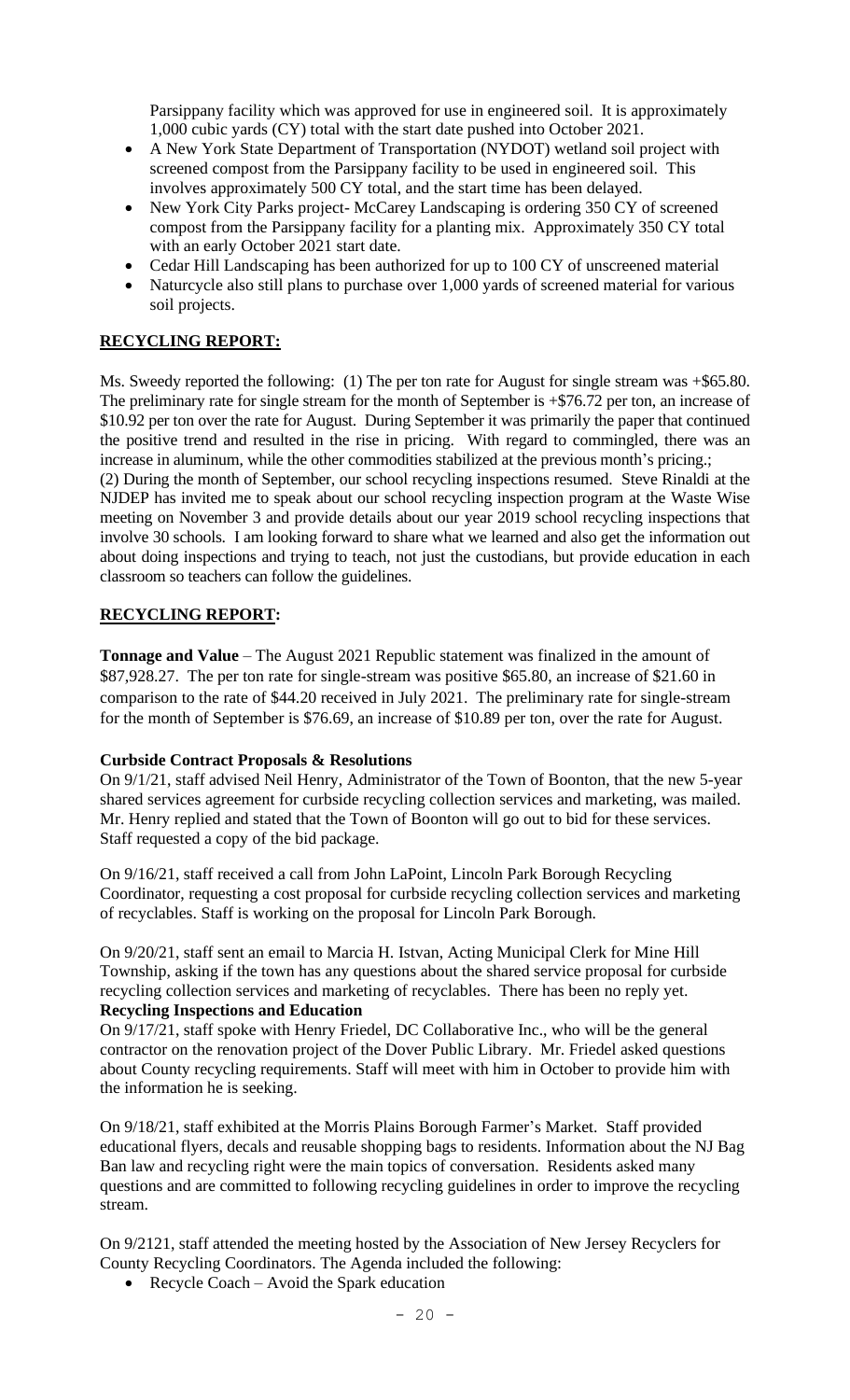- NJ Climate Alliance Organics work plan
- NJ Composting Council

On 9/21/21, staff spoke with Zafar Billah, Section Chief, NJDEP, Bureau of Recycling & Hazardous Waste Management, Division of Solid & Hazardous Waste, requesting a speaker for the Municipal Recycling Coordinators meeting in February. Alexander Sadat, Environmental Engineer, will speak about Recycling Depots, Convenience Centers & Recycling Exemptions.

On 9/21/2021, staff attended the ANJR Board meeting and took the minutes.

On 9/23/21, the MCMUA hosted a virtual WebEx meeting for municipal recycling coordinators from those towns participating in the MCMUA's Curbside Recycling Collection program. Speakers provided information about the curbside collection process, introduced new recycling procedures, reviewed acceptable and unacceptable materials, and other pertinent information for 2022. The agenda included the following:

*Mike Nunn, Assistance Operations Manager*:

- Curbside Contact Information and the importance of direct contact
- Direct any complaints or concerns directly to the Curbside Department staff
- Recycling setout must be at the curb by 6 a.m. the day of collection (preferably the night before)
- Towns should alert Curbside supervisors of road closure in a timely manner, allowing time to coordinate collection on the roads to be closed
- If there is a change to recycling collection due to inclement weather, residents should visit MCMUA.com for the latest information

*Liz Sweedy, District Recycling Coordinator*

- The MCMUA is promoting an educational campaign, No Plastic Bags/film in Recycling.
- New and Important for 2022: items that are not acceptable in the recycling stream: Plastic bags/film, shredded paper, aerosol & pressurized cans, paint cans, pizza boxes.
- Educational flyers (updated for 2022) are available on the MCMUA website. Links: Acceptable:

https://mcmua.com/docs/Single\_streamFlyer\_Residential\_lettersized.pdf Unacceptable:

https://mcmua.com/docs/Single%20stream%20unacceptable%20items.pdf

- Decals: Free decals are available and residents are asked to put decals on recycling  $\&$ trash containers to avoid confusion. link: www.mcmua.com/sw\_recy\_decals.asp
- Appropriate reusable containers must be used for recyclables. 32-gallon containers are recommended (that do not exceed 50 lbs. in weight) with a lid and handles. No plastic bags please!

## *Chris Vidal, Curbside Recycling Customer Service Coordinator*

- Municipal recycling depots must keep roll-off containers covered to avoid moisture (rain, snow/ice)
- Distribution of No Plastic Bags signs for depots
- Overview of acceptable recyclables and proper preparation at the curb

A three-page overview was sent to the municipal recycling coordinators from the curbside towns after the meeting. The meeting was approved for 1 CRP (Rutgers, Certified Recycling Professional) recertification credit. The meeting was videoed and available on the following link: https://youtu.be/hQw1h-Jyh7w.

On 9/27/2021, staff met with Long Hill Township Boy Scout Leaders from Cub Scout Pack 56. Staff provided recycling and litter abatement information. Outreach materials and recycling decals were provided for distribution at the Pack meeting on 9/30/21.

On 9/28/2021, staff met with Bill Cox, Superintendent of Lakeview Construction, Pleasant Prairie, WI. Mr. Cox is the general contractor for the renovation of the T-Mobile store in Parsippany Troy Hills Township. The 30 cubic-yard trash roll-off container had corrugated cardboard (mandated recyclable) mixed with trash. Staff provided him with recycling and waste flow information and requirements, and contact information regarding any other inquiries.

On 9/28/21, staff attended the Association of NJ Household Hazardous Waste Coordinators (ANJHHWC) meeting. The agenda included the following:

• Paint Care Legislation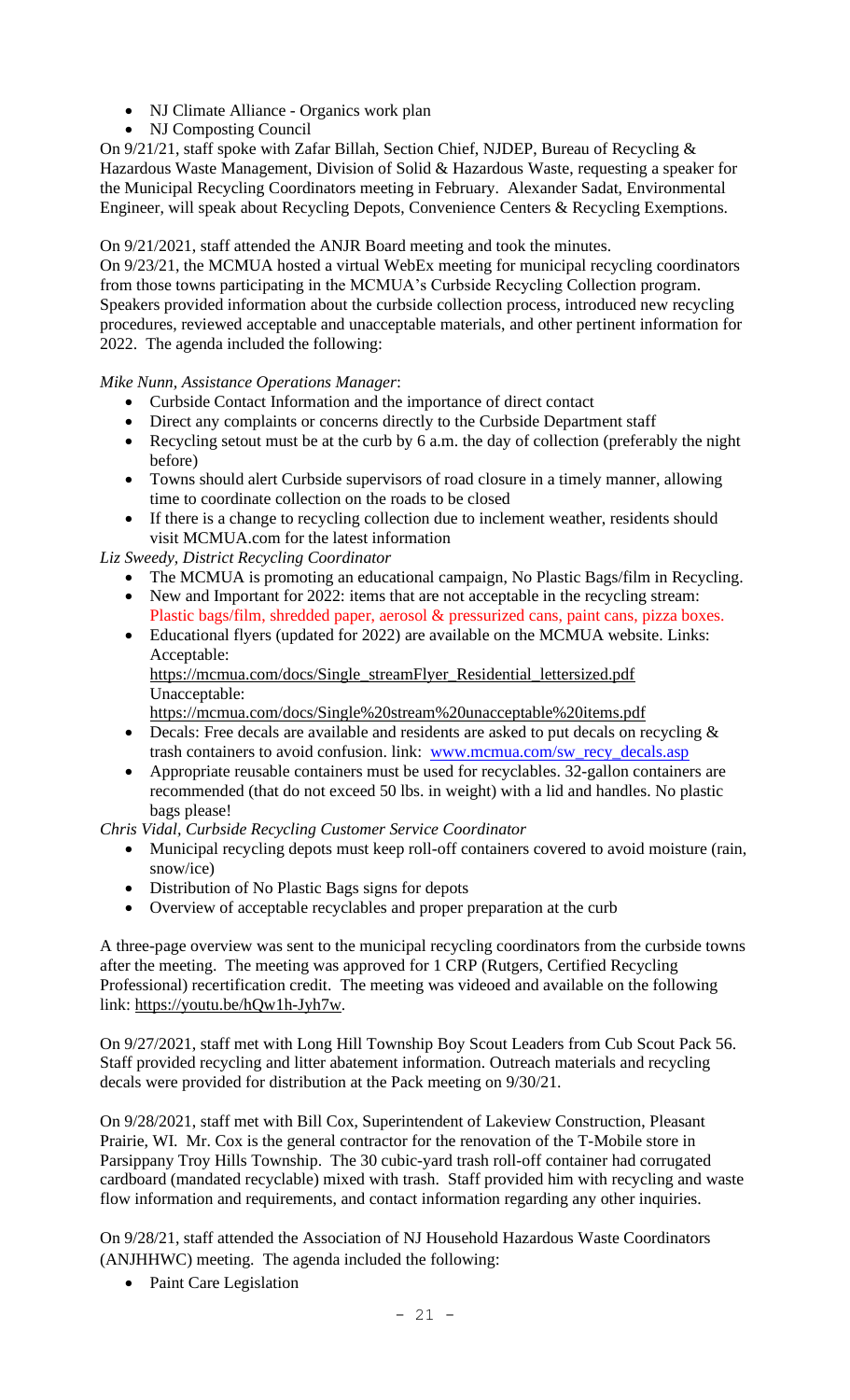- Avoid the Spark campaign, Lithium Ion batteries and Alkaline batteries
- NJDEP Audit of Household Hazardous Waste Events and Facilities

On 9/28/2021, staff inspected the 30 cubic-yard roll-off container for cardboard at the Morris County Safety Training Academy, from the Household Hazardous Waste event on 9/25/2021. The container was located at the Safety Training parking lot. Staff found food waste, used gloves, plastic bags/wrap, and a large box of kitty litter, mixed with cardboard. Staff advised

MXI (HHW event contractor) about the issues and requested that MXI staff be informed about proper recycling requirements and that the recycling container be monitored at all future events.

On 9/28/21, staff spoke to Marin Regenthal, Behavioral Health Services Office Manager, at 1 Medical Drive (a County building location) to discuss the problem with contaminants found in the recycling stream. This is a follow up to the August inspection. Staff created a flyer to address the main problems and provided it to Marin for distribution to employees. Cleaning staff has been contacted regarding the issues. Staff will continue to work with employees and cleaning staff at this location. Tom Dungan and Dave Endly of Morris County Buildings & Grounds and Joe Smith and Dilcea Yela of Employment Horizons, were provided with inspection results and a copy of the flyer.

On 9/30/21, staff conducted recycling inspections at schools in Hanover Township, as schools are open for in-person classes this school year. Staff inspected disposal areas at the Bee Meadow School, Mount View Road School, and Salem Drive School. Some common issues found in the recycling dumpsters were plastic laminate sheets, plastic bags/film and paper cups. Staff will provide inspection results with photos to each school's business administrator, Principal and head custodian. Staff will also recommend and offer a recycling education session for custodial staff.

# **Clean Communities**

# **Clean Communities Road Cleanups in September - two cleanups:**

On 9/3/21, a litter cleanup was conducted on Howard Blvd in Roxbury Township and Mt. Arlington Borough. Total miles cleaned  $=$  5 linear miles Bags of trash: 28 Bags of recyclables: 13

On 9/21/21, a litter cleanup was conducted on Canfield Avenue and Randolph Avenue in Mine Hill Township and Randolph Township. Total miles cleaned = 5 linear miles Bags of trash: 22 Bags of recyclables: 12 **A total of 10 liner miles cleaned in September!**

Clean Communities did not sponsor any educational program during the month of September. On 9/27/21, staff sent an email to Clean Communities Municipal coordinators with links on the NJDEP website regarding the Bag Ban legislation. The information included a link for frequently asked questions and penalties for businesses who are not in compliance.

https://www.nj.gov/dep/plastic-ban-law/ https://www.nj.gov/dep/plastic-ban-law/#faqs https://www.nj.gov/dep/plastic-ban-law/#penalties

A Bag Ban meeting will be hosted by the MCMUA, on December 9, at 9 a.m., via WebEx.

On 9/30/21, staff attended the Clean Communities County Coordinators meeting hosted by NJ Clean Communities Council. The agenda included the following:

New Jersey Bag Ban

- Bag Up NJ Website
- Bag Up PSA
- Bag Giveaway Programs